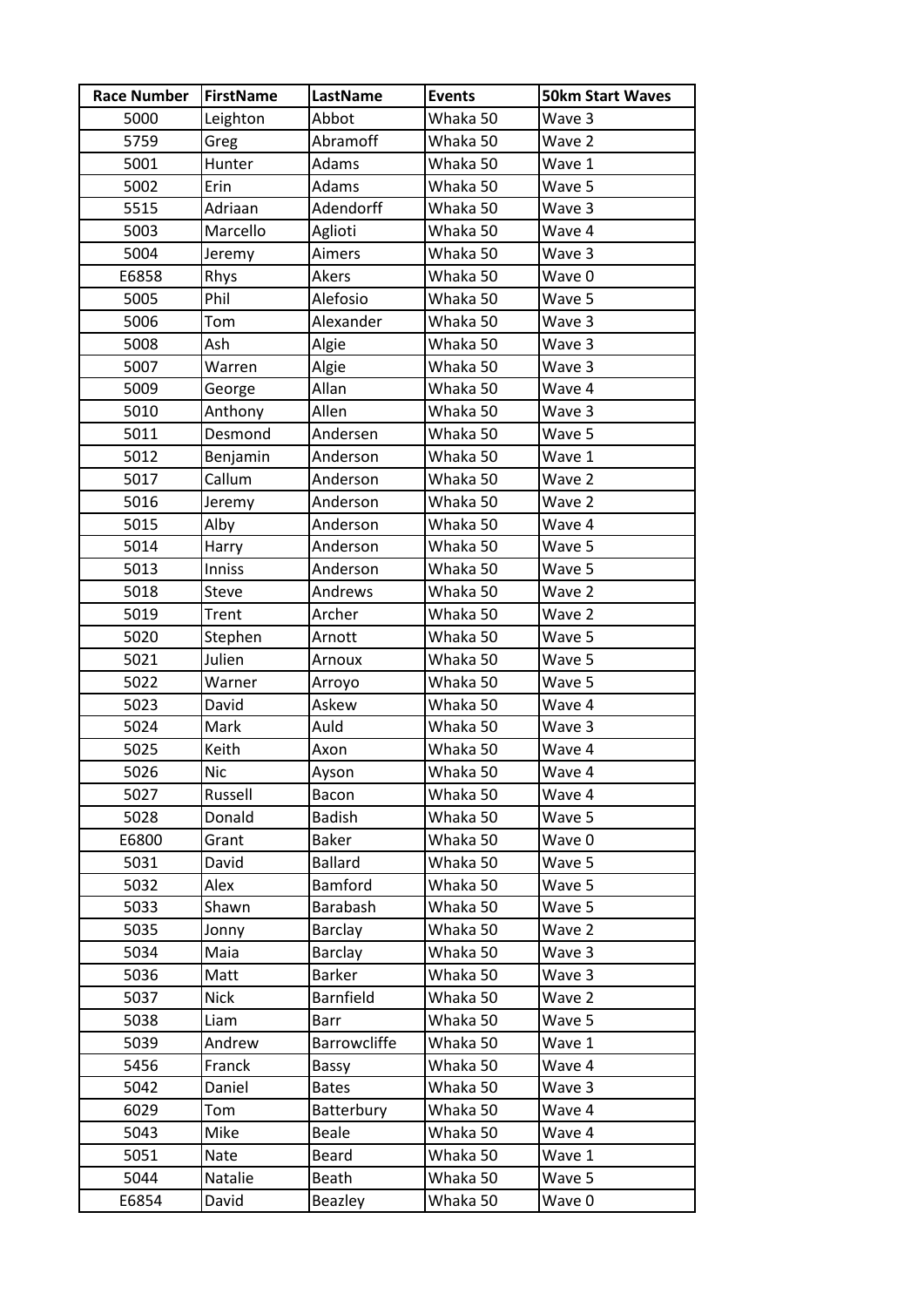| E6801 | Michael      | Beazley              | Whaka 50 | Wave 0 |
|-------|--------------|----------------------|----------|--------|
| 5046  | <b>Bruce</b> | Beca                 | Whaka 50 | Wave 2 |
| 5047  | Julie        | Bedggood             | Whaka 50 | Wave 5 |
| 5048  | <b>Steve</b> | <b>Beech</b>         | Whaka 50 | Wave 4 |
| 5050  | Phil         | Beijeman             | Whaka 50 | Wave 5 |
| E6802 | Annette      | <b>Bennett</b>       | Whaka 50 | Wave 0 |
| 5052  | Adam         | Benseman             | Whaka 50 | Wave 4 |
| 5053  | <b>Nick</b>  | Berry                | Whaka 50 | Wave 1 |
| 5054  | Desmond      | <b>Besa</b>          | Whaka 50 | Wave 5 |
| 5098  | Matthew      | <b>Bevege</b>        | Whaka 50 | Wave 3 |
| 5055  | Jordan       | <b>Bilbe-Mills</b>   | Whaka 50 | Wave 2 |
| 5056  | Kel          | <b>Birch</b>         | Whaka 50 | Wave 3 |
| 5057  | Paul         | <b>Bishop</b>        | Whaka 50 | Wave 3 |
| 5058  | Mark         | Bishop               | Whaka 50 | Wave 4 |
| 5059  | <b>Brent</b> | <b>Bismark</b>       | Whaka 50 | Wave 1 |
| 5061  | Nicole       | Blanchard            | Whaka 50 | Wave 5 |
| E6859 | Jason        | Blanchard            | Whaka 50 | Wave 0 |
| 5063  | David        | Blazey               | Whaka 50 | Wave 3 |
| 5065  | Annabel      | <b>Bligh</b>         | Whaka 50 | Wave 2 |
| 5064  | Jeremy       | <b>Bligh</b>         | Whaka 50 | Wave 2 |
| 5066  | Leanne       | Blinkhorne           | Whaka 50 | Wave 4 |
| 5067  | Murray       | <b>Bond</b>          | Whaka 50 | Wave 4 |
| 5068  | Kate         | <b>Bone</b>          | Whaka 50 | Wave 3 |
| 5069  | Regan        | <b>Bones</b>         | Whaka 50 | Wave 3 |
| 5071  | Steve        | Boobyer              | Whaka 50 | Wave 5 |
| 5070  | Tarsh        | Boobyer              | Whaka 50 | Wave 5 |
| 5072  | John         | Booker               | Whaka 50 | Wave 4 |
| 5073  | Richard      | Bootten              | Whaka 50 | Wave 1 |
| 5074  | Rob          | Bos                  | Whaka 50 | Wave 2 |
| 5075  | Matt         | Bos                  | Whaka 50 | Wave 3 |
| 5076  | Johann       | <b>Botha</b>         | Whaka 50 | Wave 2 |
| 6002  | Kobus        | <b>Botha</b>         | Whaka 50 | Wave 3 |
| 5077  | Shareen      | <b>Botha</b>         | Whaka 50 | Wave 3 |
| 5078  | Jacques      | <b>Botha</b>         | Whaka 50 | Wave 5 |
| 5079  | Gerard       | Bouterey             | Whaka 50 | Wave 5 |
| 5081  | Meredith     | Bowler               | Whaka 50 | Wave 2 |
| 5084  | Evan         | Boyt                 | Whaka 50 | Wave 4 |
| 5085  | Hamish       | Boyt                 | Whaka 50 | Wave 4 |
| 5603  | Tim          | <b>Brasell</b>       | Whaka 50 | Wave 4 |
| 5086  | Cambell      | <b>Breed</b>         | Whaka 50 | Wave 3 |
| 5087  | Steve        | <b>Bridge</b>        | Whaka 50 | Wave 3 |
| 5088  | lan          | <b>Briggs</b>        | Whaka 50 | Wave 5 |
| 5089  | Louis        | Bronkhorst           | Whaka 50 | Wave 3 |
| 5090  | Jamie        | Brosnahan            | Whaka 50 | Wave 4 |
| 5091  | Chris        | <b>Brough</b>        | Whaka 50 | Wave 5 |
| 5092  | Rachel       | Brown                | Whaka 50 | Wave 2 |
| 5093  | Glenn        | Brown                | Whaka 50 | Wave 5 |
| 5094  | Will         | <b>Brown Douglas</b> | Whaka 50 | Wave 3 |
| 5957  | Steven       | <b>Bruce</b>         | Whaka 50 | Wave 4 |
| 5095  | Grace        | <b>Bruere</b>        | Whaka 50 | Wave 4 |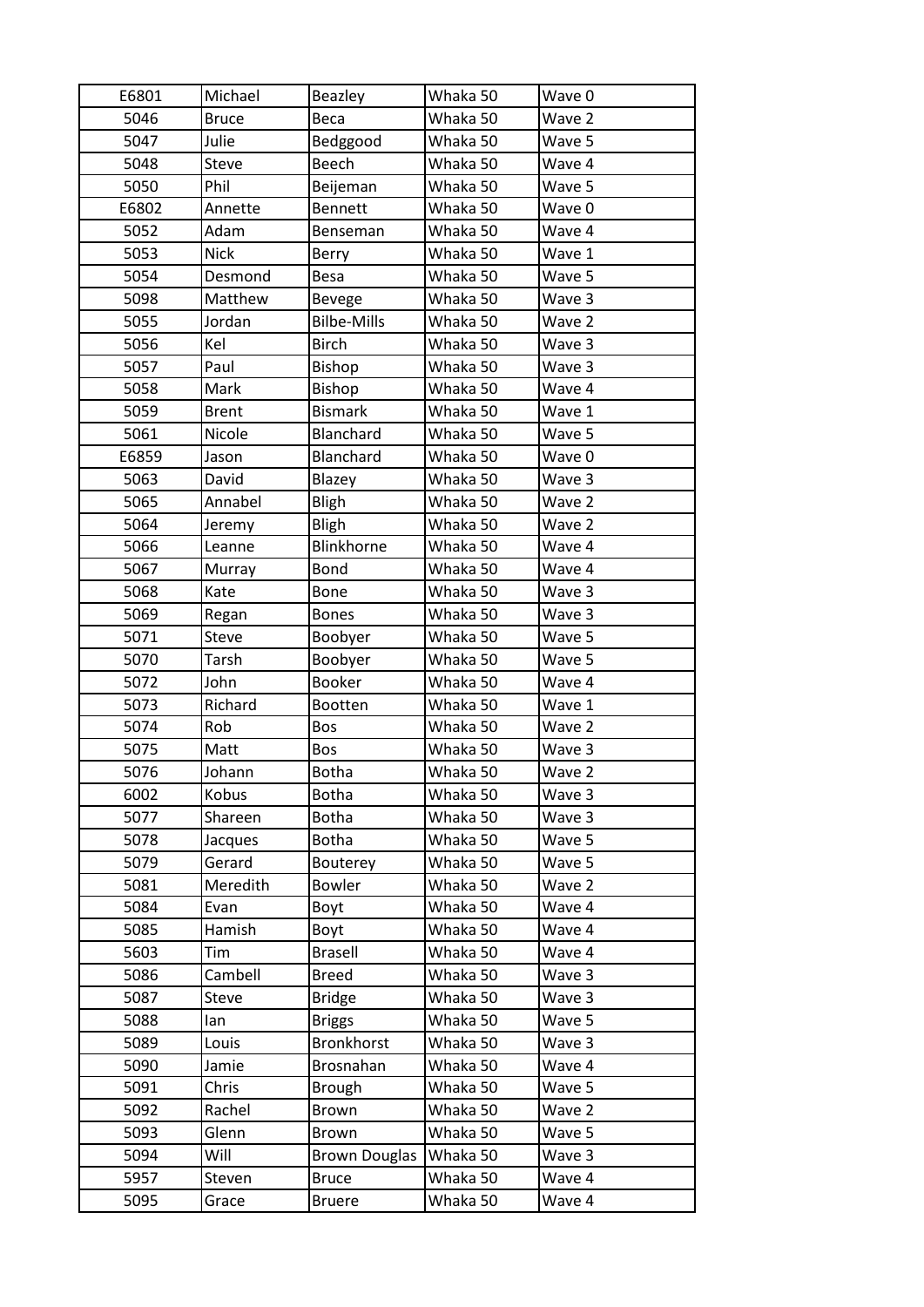| E6803 | Mike         | Buckendahl      | Whaka 50 | Wave 0 |
|-------|--------------|-----------------|----------|--------|
| 5097  | Michael      | <b>Buhagiar</b> | Whaka 50 | Wave 4 |
| 5099  | Tim          | <b>Burgess</b>  | Whaka 50 | Wave 4 |
| 5100  | Murray       | Burgham         | Whaka 50 | Wave 2 |
| 5300  | Monica       | <b>Burnard</b>  | Whaka 50 | Wave 3 |
| 5101  | <b>Derek</b> | Burrough        | Whaka 50 | Wave 3 |
| 5103  | Kieran       | <b>Burton</b>   | Whaka 50 | Wave 3 |
| 5102  | Ryan         | Burton          | Whaka 50 | Wave 4 |
| 5104  | Debbie       | <b>Buscke</b>   | Whaka 50 | Wave 2 |
| E6805 | <b>Blake</b> | <b>Buxton</b>   | Whaka 50 | Wave 0 |
| E6804 | Shane        | <b>Buxton</b>   | Whaka 50 | Wave 0 |
| 5105  | Catherine    | <b>Byars</b>    | Whaka 50 | Wave 3 |
| 5106  | Joel         | Caballero       | Whaka 50 | Wave 5 |
| 5107  | Peter        | Caldwell        | Whaka 50 | Wave 4 |
| 5109  | Mia          | Cameron         | Whaka 50 | Wave 1 |
| 5110  | Justin       | Cameron         | Whaka 50 | Wave 2 |
| 6017  | Dave         | Cameron         | Whaka 50 | Wave 3 |
| 5112  | Geoff        | Cameron         | Whaka 50 | Wave 3 |
| 6016  | Jack         | Cameron         | Whaka 50 | Wave 3 |
| 5108  | Sam          | Cameron         | Whaka 50 | Wave 3 |
| 6025  | Errol        | Cameron         | Whaka 50 | Wave 5 |
| 5111  | Paul         | Cameron         | Whaka 50 | Wave 5 |
| 5869  | Thomas       | Capdevielle     | Whaka 50 | Wave 3 |
| 5113  | Gary         | Carambas        | Whaka 50 | Wave 4 |
| 5114  | Fiona        | Carey           | Whaka 50 | Wave 5 |
| 5115  | Clay         | Carlton         | Whaka 50 | Wave 5 |
| 5116  | Samuel       | Carpenter       | Whaka 50 | Wave 5 |
| 5119  | Darren       | Carter          | Whaka 50 | Wave 3 |
| 5117  | Jonathan     | Carter          | Whaka 50 | Wave 4 |
| 5118  | Matt         | Carter          | Whaka 50 | Wave 4 |
| 5120  | Jeff         | Casey           | Whaka 50 | Wave 5 |
| 6026  | Nat          | Casey           | Whaka 50 | Wave 5 |
| 5121  | Will         | Cassidy         | Whaka 50 | Wave 5 |
| 5123  | Alex         | Castle          | Whaka 50 | Wave 5 |
| 5124  | Rachael      | Catley          | Whaka 50 | Wave 3 |
| 5125  | Andrew       | Cayzer          | Whaka 50 | Wave 3 |
| 6000  | Joli         | Ceralde         | Whaka 50 | Wave 4 |
| 5126  | Keith        | Chalmers        | Whaka 50 | Wave 3 |
| 5127  | Kathy        | Chamber         | Whaka 50 | Wave 5 |
| 5129  | Chris        | Chamier         | Whaka 50 | Wave 5 |
| 5130  | Alice        | Chaplin         | Whaka 50 | Wave 5 |
| 5131  | Judy         | Cheng           | Whaka 50 | Wave 4 |
| 5132  | Audrey       | Chevillat       | Whaka 50 | Wave 4 |
| 5484  | Murray       | Cheyne          | Whaka 50 | Wave 4 |
| 5134  | Alex         | Chiet           | Whaka 50 | Wave 3 |
| 5135  | Flynn        | Chisholm        | Whaka 50 | Wave 3 |
| 5136  | Tama         | Christensen     | Whaka 50 | Wave 2 |
| 5137  | <b>Brad</b>  | Christie        | Whaka 50 | Wave 3 |
| 5139  | <b>Nic</b>   | Christie        | Whaka 50 | Wave 3 |
| E6806 | Darren       | Christie        | Whaka 50 | Wave 0 |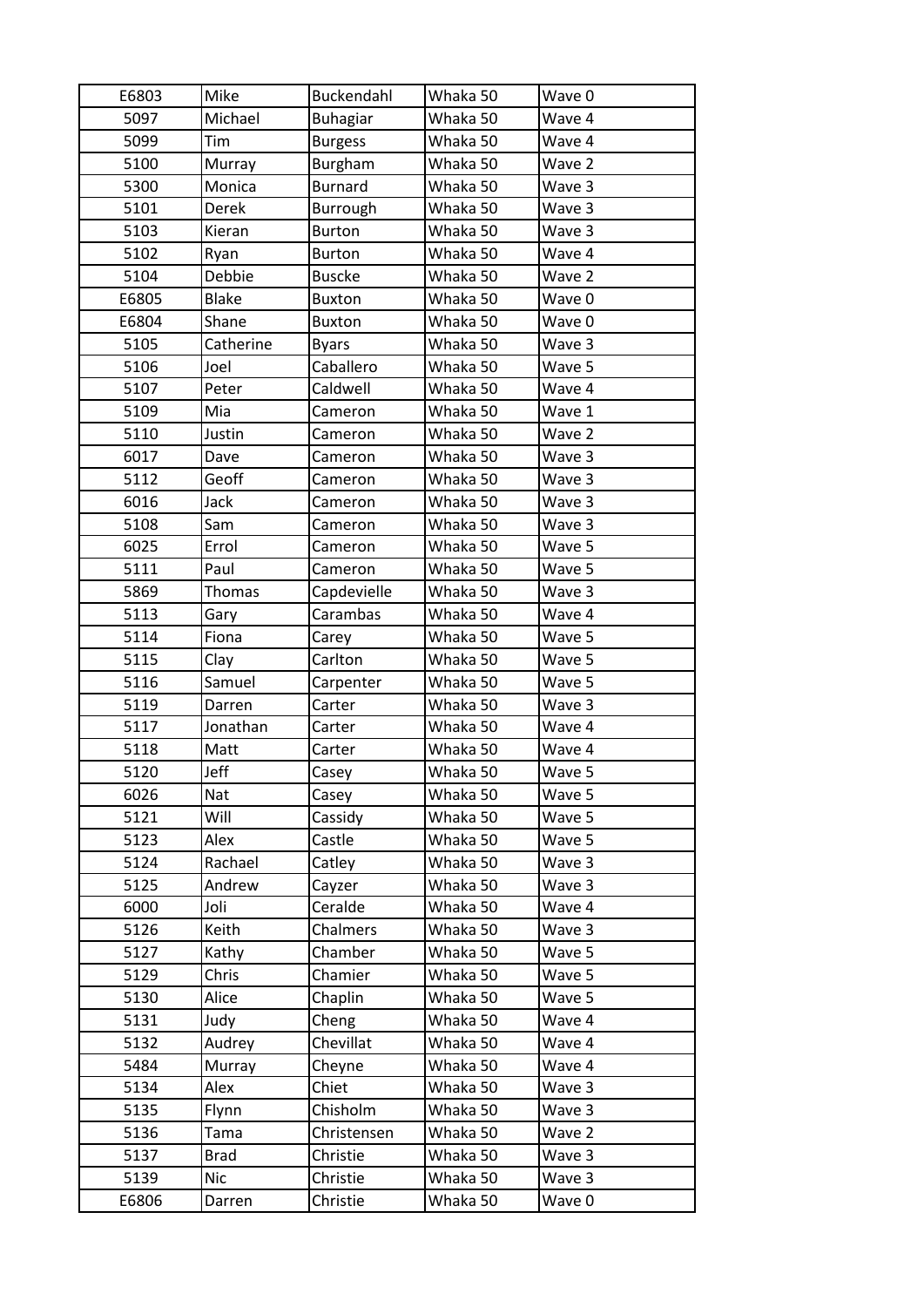| 5140  | Hogan                  | Cinjee          | Whaka 50 | Wave 3 |
|-------|------------------------|-----------------|----------|--------|
| 5141  | Geoff                  | Claase          | Whaka 50 | Wave 5 |
| 5144  | Brendan                | Clarke          | Whaka 50 | Wave 1 |
| 5859  | Wayne                  | Clarke          | Whaka 50 | Wave 4 |
| 5142  | Dave                   | Clarke          | Whaka 50 | Wave 5 |
| E6807 | Gary                   | Clarke          | Whaka 50 | Wave 0 |
| E6808 | Shane                  | Clarke          | Whaka 50 | Wave 0 |
| 5122  |                        | Clarkson        |          |        |
|       | Manu                   |                 | Whaka 50 | Wave 3 |
| 5145  | George                 | Clemens         | Whaka 50 | Wave 3 |
| 5146  | Cavin                  | Clifford        | Whaka 50 | Wave 5 |
| 5147  | Glenn                  | Climo           | Whaka 50 | Wave 4 |
| 5148  | Tomas                  | Climo           | Whaka 50 | Wave 4 |
| 5150  | <b>Stuart</b>          | Clipstone       | Whaka 50 | Wave 2 |
| 5151  | Dave                   | Cochrane        | Whaka 50 | Wave 5 |
| E6809 | Jonathon               | Cochrane        | Whaka 50 | Wave 0 |
| 5152  | Calvin                 | Cocks           | Whaka 50 | Wave 2 |
| 5153  | Ross                   | Cockton         | Whaka 50 | Wave 4 |
| 5154  | Rebecca                | Coe             | Whaka 50 | Wave 3 |
| 5155  | Stephane               | Coen            | Whaka 50 | Wave 3 |
| 5156  | Cristo                 | Coetzee         | Whaka 50 | Wave 5 |
| 5157  | Clinton                | Coker           | Whaka 50 | Wave 3 |
| 5236  | Dene                   | Coleman         | Whaka 50 | Wave 4 |
| E6857 | Simon                  | Collett         | Whaka 50 | Wave 0 |
| 5158  | Greg Da Refuge Collier |                 | Whaka 50 | Wave 4 |
| 5159  | Mitchell               | Collins         | Whaka 50 | Wave 3 |
| 5161  | David                  | Comans          | Whaka 50 | Wave 3 |
| 5162  | Lara                   | Comeskey        | Whaka 50 | Wave 3 |
| 5163  | Robert                 | Comeskey        | Whaka 50 | Wave 5 |
| 5164  | Tom                    | Connell         | Whaka 50 | Wave 4 |
| 5165  | Paul                   | Connor          | Whaka 50 | Wave 4 |
| 5166  | Victoria               | Connor          | Whaka 50 | Wave 4 |
| 5167  | Chris                  | Cook            | Whaka 50 | Wave 3 |
| 5340  | <b>Bradley</b>         | Cooke           | Whaka 50 | Wave 3 |
| 5169  | Reuben                 | Cooper          | Whaka 50 | Wave 1 |
| 5168  | Damian                 | Cooper          | Whaka 50 | Wave 2 |
| 5170  | Lachlan                | Cooper          | Whaka 50 | Wave 4 |
| 5171  | Nikki                  | Corbett         | Whaka 50 | Wave 4 |
| 5172  | Dave                   | Corlett         | Whaka 50 | Wave 5 |
| 5173  | Gideon                 | Cornelius       | Whaka 50 | Wave 5 |
| 5174  | Victor                 | <b>CORRALES</b> | Whaka 50 | Wave 2 |
| E6810 | Arjay                  | Cosenero        | Whaka 50 | Wave 0 |
| 6024  | Andrew                 | Costar          | Whaka 50 | Wave 4 |
| 5176  | Megan                  | Costello        | Whaka 50 | Wave 4 |
| 5177  | Kevan                  | Cote            | Whaka 50 | Wave 3 |
| 5178  | Lucy                   | Cotterill       | Whaka 50 | Wave 4 |
| 5252  | Clyve                  | Cousins         | Whaka 50 | Wave 4 |
| 5175  | Kyle                   | Covell          | Whaka 50 | Wave 3 |
| 5179  | Alex                   | Coventry        | Whaka 50 | Wave 1 |
| 6032  | lan                    | Coventry        | Whaka 50 | Wave 3 |
| 5180  | Charles                | Cowan           | Whaka 50 | Wave 4 |
|       |                        |                 |          |        |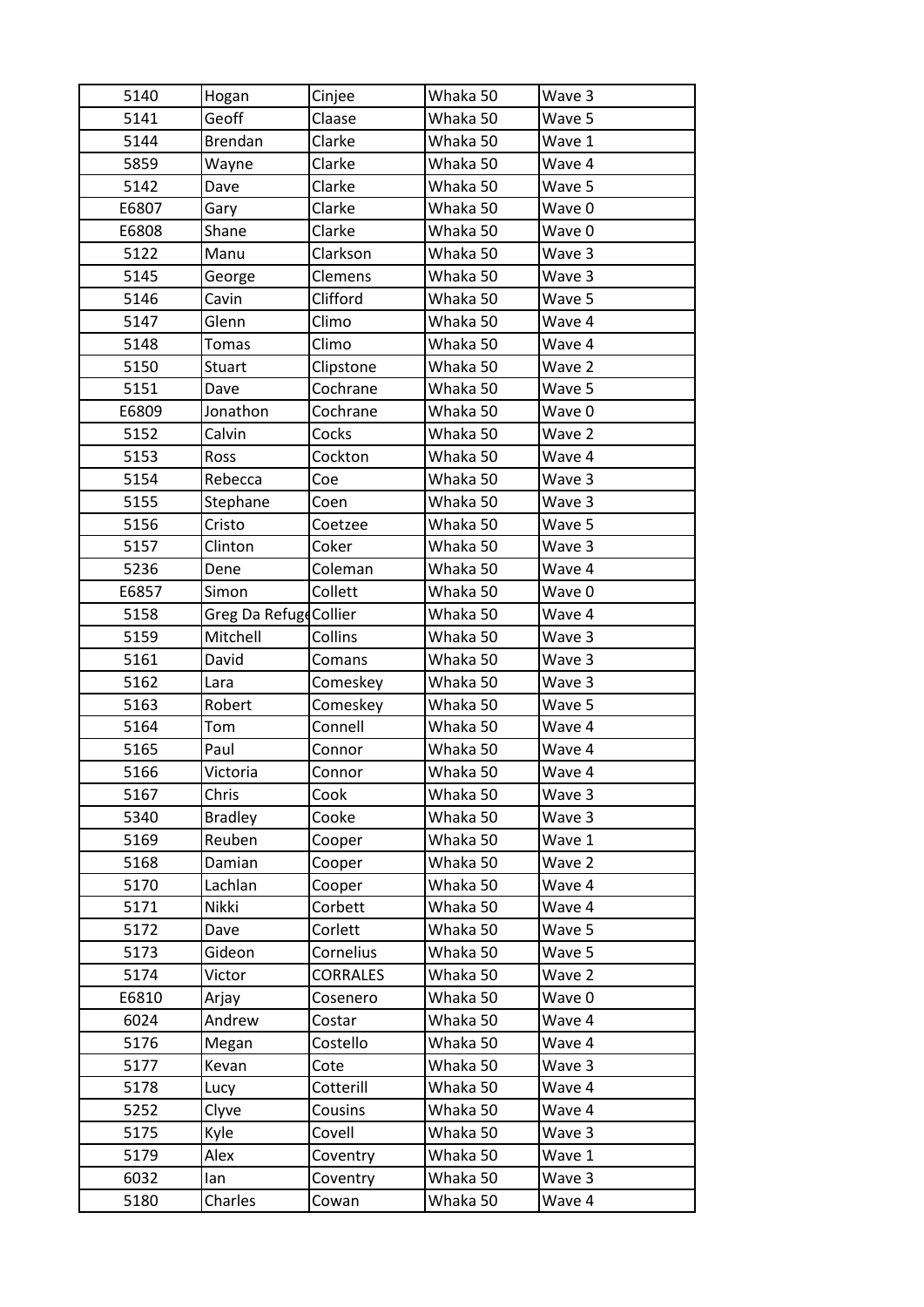| 5181         | Jon          | Cox                | Whaka 50             | Wave 4           |
|--------------|--------------|--------------------|----------------------|------------------|
| 5182         | Gary         | Cox                | Whaka 50             | Wave 5           |
| 5183         | Mark         | Craig              | Whaka 50             | Wave 3           |
| 5184         | Tom          | Craigie            | Whaka 50             | Wave 4           |
| 5185         | <b>Miles</b> | Cranston           | Whaka 50             | Wave 3           |
| 5186         | Andrew       | Cranswick          | Whaka 50             | Wave 3           |
| 5187         | Hamish       | Crawford           | Whaka 50             | Wave 3           |
| 5188         | Mike         | Crawford           | Whaka 50             | Wave 4           |
| 5189         | Leroy        | Crawford-Flett     | Whaka 50             | Wave 3           |
| 5190         | Jimmy        | Crombie            | Whaka 50             | Wave 5           |
| E6811        | Stephen      | Crombie            | Whaka 50             | Wave 0           |
| 5191         | Martin       | Cronje             | Whaka 50             | Wave 3           |
| 5192         | Matt         | Cross              | Whaka 50             | Wave 3           |
| 5220         | Dan          | Crossland          | Whaka 50             | Wave 4           |
| 5193         | Mike         | Croucher           | Whaka 50             | Wave 3           |
| 6010         | Richard      | Croucher           | Whaka 50             | Wave 3           |
| 5195         | Tom          | Cumming            | Whaka 50             | Wave 5           |
| 5196         | Frankie      | Cummings           | Whaka 50             | Wave 1           |
| 5197         | Mark         | Cunningham         | Whaka 50             | Wave 1           |
| 5198         | Daniel       | Curd               | Whaka 50             | Wave 4           |
| 5199         | Luca         | Cutfield           | Whaka 50             | Wave 2           |
| 5200         | Jhune        | Dasalla            | Whaka 50             | Wave 5           |
| 5203         | Bryn         | <b>Davies</b>      | Whaka 50             | Wave 2           |
| 5202         | Hayden       | <b>Davies</b>      | Whaka 50             | Wave 2           |
| 5389         | Sally        | <b>Davies</b>      | Whaka 50             | Wave 3           |
| 5204         | Scott        | Davies-Colley      | Whaka 50             | Wave 4           |
|              |              |                    |                      |                  |
| 5205         | <b>Brad</b>  | Dawson             | Whaka 50             | Wave 3           |
| 5206         | Umesh        | Daya               | Whaka 50             | Wave 5           |
| 5045         | Courtney     | De Beer            | Whaka 50             | Wave 5           |
| 5207         | Phoebe       | De Jong            | Whaka 50             | Wave 3           |
| 5208         | Jacques      | De La Bat          | Whaka 50             | Wave 4           |
| 5209         | Jeff         | De Leeuw           | Whaka 50             | Wave 2           |
| 5211         | Aaron        | De Pont            | Whaka 50             | Wave 3           |
| 5212         | Lucas        | De Vera            | Whaka 50             | Wave 2           |
| 5213         | Paul         | De Vera            | Whaka 50             | Wave 2           |
| 5214         | Jason        | Deane              | Whaka 50             | Wave 4           |
| 5215         | Guy          | Defryn             | Whaka 50             | Wave 5           |
| 5883         | Daniel       | Dempsey            | Whaka 50             | Wave 3           |
| 5216         | Marko        | Den Breems         | Whaka 50             | Wave 3           |
| 5217         | Joel         | Den Hartog         | Whaka 50             | Wave 3           |
| E6812        | Rob          | Denner             | Whaka 50             | Wave 0           |
| 5219         | Ryan         | Densem             | Whaka 50             | Wave 2           |
| 5222         | Sheryl       | Dickinson          | Whaka 50             | Wave 4           |
| 5133         | Emily        | Dinsdale           | Whaka 50             | Wave 3           |
| 5224         | Bayley       | Dixon              | Whaka 50             | Wave 4           |
| 5223         | Nigel        | Dixon              | Whaka 50             | Wave 4           |
| 5225         | Alex         | Dodds              | Whaka 50             | Wave 1           |
| 5226         | Mark         | Donald             | Whaka 50             | Wave 1           |
| 5227<br>5228 | Millie       | Donald<br>Donnison | Whaka 50<br>Whaka 50 | Wave 3<br>Wave 4 |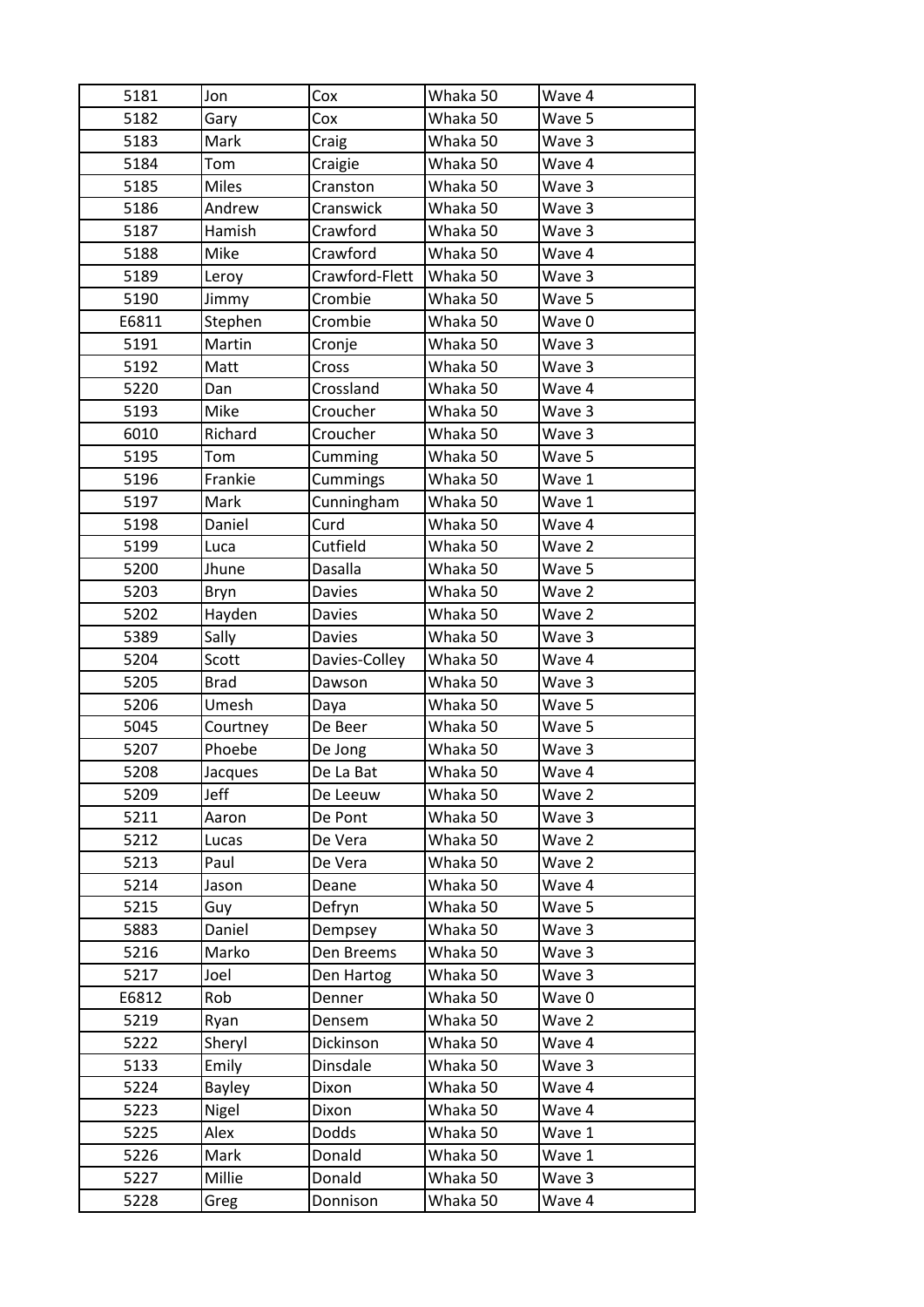| 5229  | Troy           | Donovan      | Whaka 50 | Wave 4 |
|-------|----------------|--------------|----------|--------|
| 5230  | Peter          | Doole        | Whaka 50 | Wave 4 |
| 5231  | James          | Dowland      | Whaka 50 | Wave 5 |
| 5232  | Andre          | Du Plessis   | Whaka 50 | Wave 5 |
| 5233  | Angie          | Du Randt     | Whaka 50 | Wave 2 |
| 5410  | Rob            | Duff         | Whaka 50 | Wave 1 |
| 5235  | Aidan          | Dunn         | Whaka 50 | Wave 4 |
| E6813 | Andrew         | Durno        | Whaka 50 | Wave 0 |
| 5490  | Jun            | Dusaban      | Whaka 50 | Wave 4 |
| 5458  | Ludovic        | Dutoit       | Whaka 50 | Wave 3 |
| 5237  | James          | <b>Dykes</b> | Whaka 50 | Wave 2 |
| 5238  | Andrew         | Eades        | Whaka 50 | Wave 5 |
| 5239  | Shane          | Eagar        | Whaka 50 | Wave 5 |
| 5240  | Annabel        | Eberlein     | Whaka 50 | Wave 5 |
| 5241  | Riley          | Eccleshall   | Whaka 50 | Wave 5 |
| 5242  | Alister        | Edie         | Whaka 50 | Wave 3 |
| 5243  | Holly          | Edmondston   | Whaka 50 | Wave 3 |
| 5244  | Mike           | Edwards      | Whaka 50 | Wave 1 |
| 5245  | Grant          | Edwards      | Whaka 50 | Wave 4 |
| 5246  | Warren         | Egan         | Whaka 50 | Wave 4 |
| 5247  | Ayden          | Ellery       | Whaka 50 | Wave 5 |
| 5500  | Rhys           | Elliott      | Whaka 50 | Wave 3 |
| 5249  | Mike           | <b>Ellis</b> | Whaka 50 | Wave 4 |
| 5248  | Sarah          | <b>Ellis</b> | Whaka 50 | Wave 5 |
| 5250  | Simon          | Elvidge      | Whaka 50 | Wave 3 |
| 5251  | Uwe            | Engbers      | Whaka 50 | Wave 3 |
| 5253  | Daniel         | Erasmus      | Whaka 50 | Wave 2 |
| 5254  | Michael        | Eschenbruch  | Whaka 50 | Wave 3 |
| 5255  | Dexter         | Espelita     | Whaka 50 | Wave 3 |
| 5259  | Adam           | Evans        | Whaka 50 | Wave 3 |
| 5258  | Meg            | Evans        | Whaka 50 | Wave 3 |
| 5260  | Neil           | Evans        | Whaka 50 | Wave 3 |
| 6022  | Jason          | Ewert        | Whaka 50 | Wave 1 |
| 5261  | Fung           | Fan          | Whaka 50 | Wave 3 |
| 5262  | <b>Bronnie</b> | Fechney      | Whaka 50 | Wave 4 |
| 5263  | Michael        | Ferigo       | Whaka 50 | Wave 2 |
| 5264  | Jasper         | Fernandez    | Whaka 50 | Wave 5 |
| 5265  | Samson         | Ferrar       | Whaka 50 | Wave 4 |
| 5266  | William        | Ferrar       | Whaka 50 | Wave 4 |
| 5267  | Hannah         | Fielding     | Whaka 50 | Wave 3 |
| E6814 | Mike           | Fisk         | Whaka 50 | Wave 0 |
| 5269  | Cameron        | Fleming      | Whaka 50 | Wave 2 |
| 6003  | Jason          | Fleming      | Whaka 50 | Wave 3 |
| 5268  | Tim            | Fleming      | Whaka 50 | Wave 4 |
| 5270  | Jeremy         | Fletcher     | Whaka 50 | Wave 5 |
| 5271  | Eve            | Flint        | Whaka 50 | Wave 2 |
| 5273  | Paul           | Flood        | Whaka 50 | Wave 5 |
| 5274  | Peter          | Flower       | Whaka 50 | Wave 5 |
| 6007  | Jamie          | Follas       | Whaka 50 | Wave 3 |
| 5275  | Fiona          | Follas       | Whaka 50 | Wave 5 |
|       |                |              |          |        |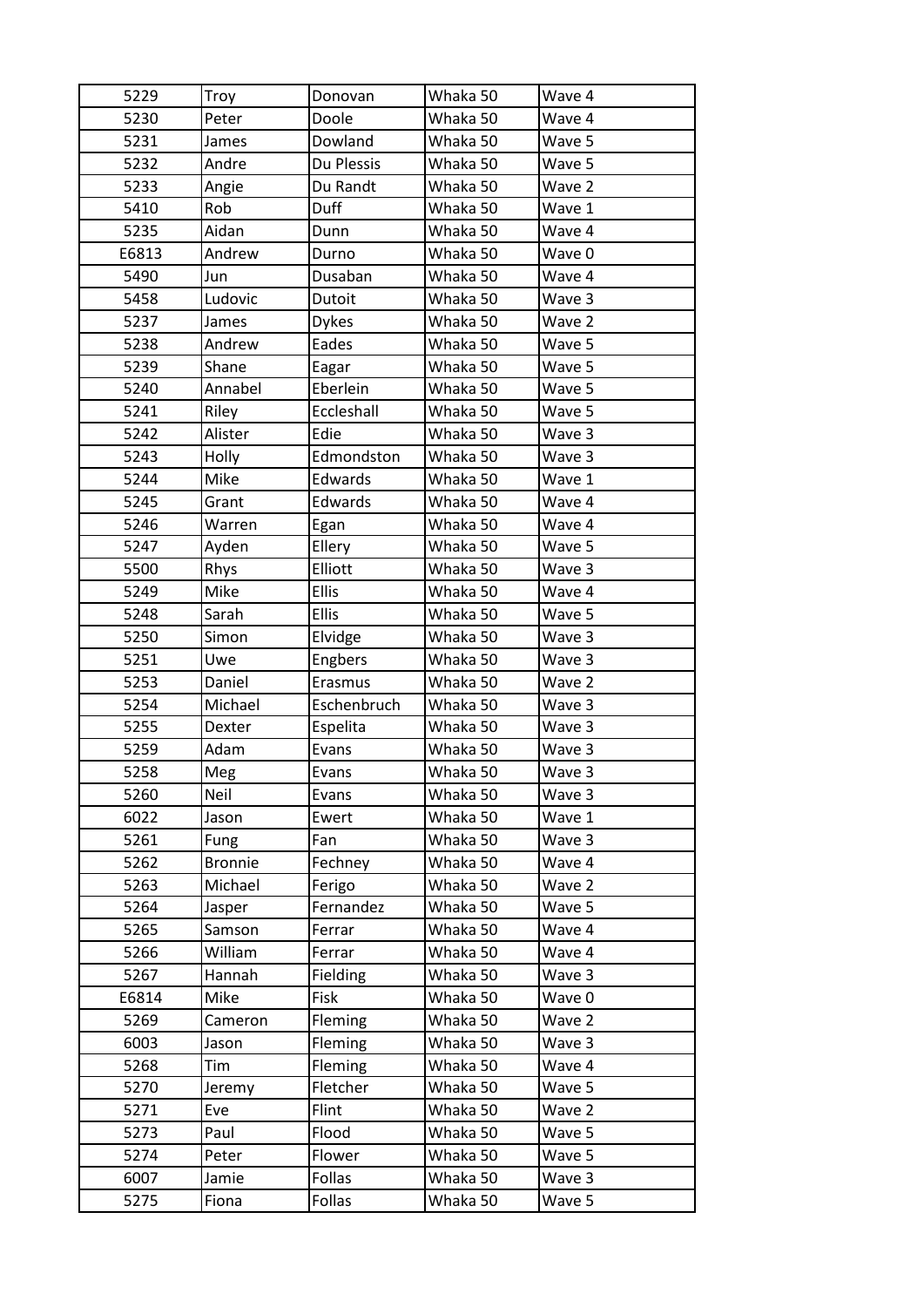| 5276  | Craig     | Fookes                  | Whaka 50 | Wave 2 |
|-------|-----------|-------------------------|----------|--------|
| 5277  | Sonia     | Foote                   | Whaka 50 | Wave 1 |
| 5278  | Jo        | Forbes                  | Whaka 50 | Wave 5 |
| 5279  | Cam       | Ford                    | Whaka 50 | Wave 1 |
| 5280  | Phillip   | Forlong                 | Whaka 50 | Wave 3 |
| 5281  | Simon     | Foster                  | Whaka 50 | Wave 4 |
| 5282  | Mark      | Foster                  | Whaka 50 | Wave 5 |
| 5284  | Murray    | Fountain                | Whaka 50 | Wave 4 |
| 5283  | Dean      | Fountain                | Whaka 50 | Wave 5 |
| 5285  | Richard   | Fox                     | Whaka 50 | Wave 3 |
| 5286  | Mark      | Frampton                | Whaka 50 | Wave 5 |
| 5288  | Tom       | Francis                 | Whaka 50 | Wave 3 |
| 5287  | Rob       | Francis                 | Whaka 50 | Wave 4 |
| 5289  | Ben       | Frank                   | Whaka 50 | Wave 4 |
| 5290  | Rob       | Franklin                | Whaka 50 | Wave 2 |
| 5291  | Matt      | Fredericksen            | Whaka 50 | Wave 5 |
| E6815 | Leif      | Fredricsen              | Whaka 50 | Wave 0 |
| 5293  | Lawson    | Freeman                 | Whaka 50 | Wave 2 |
| 6034  | Lucilla   | Freeman                 | Whaka 50 | Wave 3 |
| 5292  | Marc      | Freeman                 | Whaka 50 | Wave 3 |
| 5295  | Adam      | Freemantle              | Whaka 50 | Wave 3 |
| 5294  | Tom       | Freemantle              | Whaka 50 | Wave 3 |
| 5298  | Mark      | Frith                   | Whaka 50 | Wave 4 |
| 5299  | Nozomi    | Fukazawa                | Whaka 50 | Wave 4 |
| 5512  | Shaun     | Fulton                  | Whaka 50 | Wave 4 |
| 5346  | Jason     | Gabel                   | Whaka 50 | Wave 3 |
| 5301  | Steven    | Gallagher               | Whaka 50 | Wave 4 |
| 5302  | Rexdell   | Gamana                  | Whaka 50 | Wave 1 |
| 5303  | Tony      | Garchow                 | Whaka 50 | Wave 5 |
| 5304  | Victor    | Gardiner                | Whaka 50 | Wave 3 |
| 5305  | Tim       | Gardner                 | Whaka 50 | Wave 2 |
| 5306  | Jo        | Gaze                    | Whaka 50 | Wave 3 |
| 5307  | Stefan    | Geertsema               | Whaka 50 | Wave 2 |
| 5308  | Luca      | Gemmell-Taylor Whaka 50 |          | Wave 2 |
| 5996  | Ani       | Gemmill                 | Whaka 50 | Wave 3 |
| 5309  | Greg      | Gerrand                 | Whaka 50 | Wave 3 |
| 5310  | Jeanette  | Gerrie                  | Whaka 50 | Wave 2 |
| 5311  | Zane      | Gers                    | Whaka 50 | Wave 3 |
|       |           |                         |          | Wave 4 |
| 5312  | James     | Gibbings                | Whaka 50 |        |
| E6855 | Jason     | Gibbs                   | Whaka 50 | Wave 0 |
| 5316  | Scott     | Gilbert                 | Whaka 50 | Wave 2 |
| 5315  | Glenn     | Gilbert                 | Whaka 50 | Wave 5 |
| 5317  | Dave      | Gillgren                | Whaka 50 | Wave 5 |
| 5318  | Daniel    | Gilmour                 | Whaka 50 | Wave 4 |
| 5319  | Mathew    | Glanfield               | Whaka 50 | Wave 2 |
| 5320  | Deni      | Glanville               | Whaka 50 | Wave 4 |
| 5322  | Cameron   | Glasgow                 | Whaka 50 | Wave 4 |
| 5321  | Katherine | Glasgow                 | Whaka 50 | Wave 4 |
| 5323  | Kelly     | Gleeson                 | Whaka 50 | Wave 3 |
| 5324  | Dominic   | Glover                  | Whaka 50 | Wave 4 |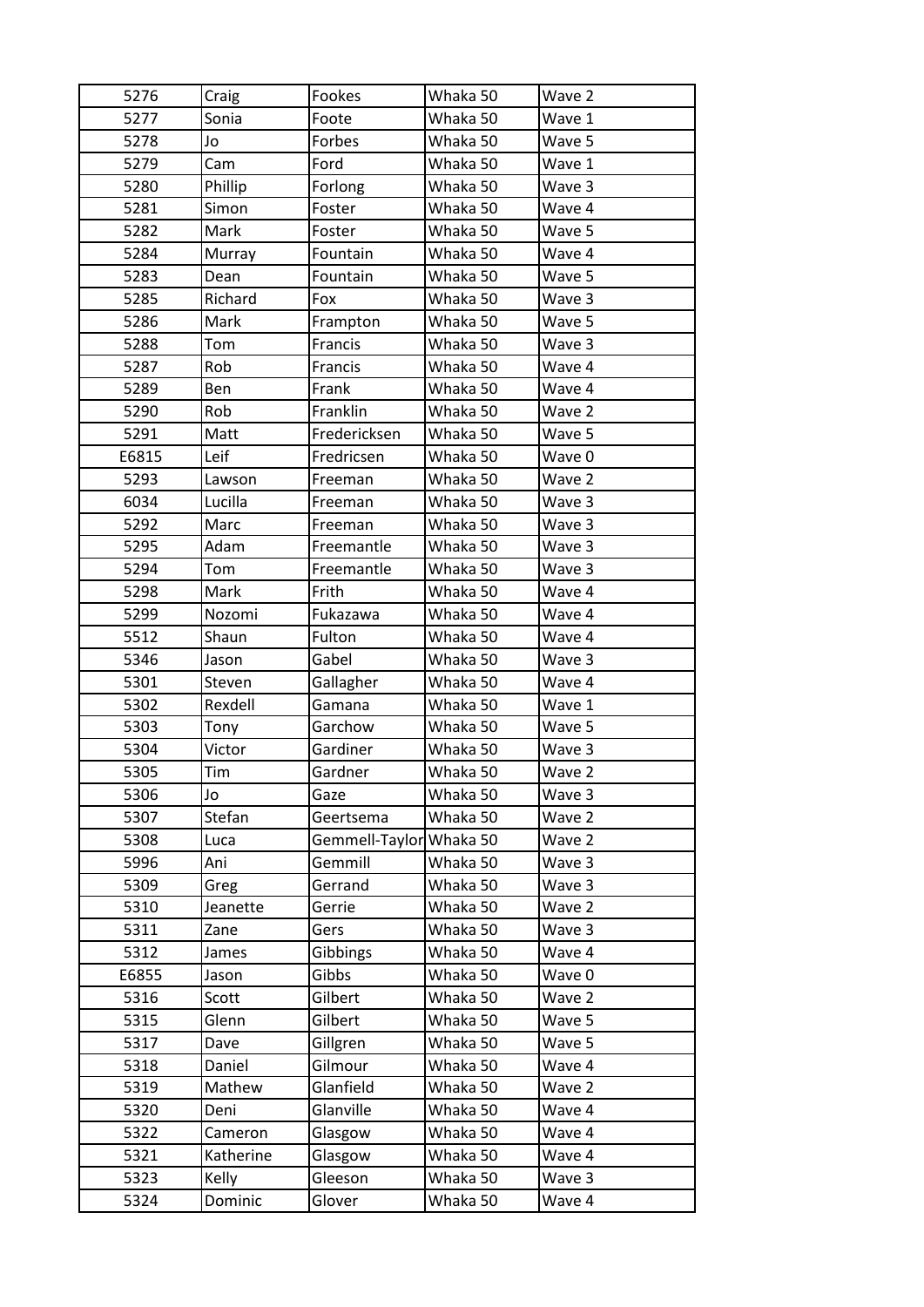| 5325 | Mark                 | Glover      | Whaka 50 | Wave 4 |
|------|----------------------|-------------|----------|--------|
| 5326 | Angela               | Godenho     | Whaka 50 | Wave 4 |
| 5327 | Shannon              | Goldsmith   | Whaka 50 | Wave 2 |
| 5328 | Jeff                 | Gonzaga     | Whaka 50 | Wave 5 |
| 5329 | Steven               | Goodburn    | Whaka 50 | Wave 4 |
| 5331 | Benjamin             | Goodman     | Whaka 50 | Wave 3 |
| 5330 | Hugh                 | Goodman     | Whaka 50 | Wave 5 |
| 5332 | Scott                | Gordon      | Whaka 50 | Wave 3 |
| 5333 | Fiona                | Gordon      | Whaka 50 | Wave 4 |
| 5336 | John                 | Gordon      | Whaka 50 | Wave 4 |
| 5337 | Luke                 | Gordon      | Whaka 50 | Wave 4 |
| 5335 | Steferl              | Gordon      | Whaka 50 | Wave 4 |
| 5334 | Cameron              | Gordon      | Whaka 50 | Wave 5 |
| 5338 | <b>Brett</b>         | Gowans      | Whaka 50 | Wave 5 |
| 5339 | Darragh              | Grace       | Whaka 50 | Wave 4 |
| 5775 | Danyon               | Graham      | Whaka 50 | Wave 3 |
| 5806 | Stephen "Spad Graham |             | Whaka 50 | Wave 4 |
| 5143 | Elliot               | Grant       | Whaka 50 | Wave 1 |
| 5138 | Murray               | Grant       | Whaka 50 | Wave 4 |
| 5341 | Chris                | Grant       | Whaka 50 | Wave 5 |
| 5342 | Campbell             | Gray        | Whaka 50 | Wave 1 |
| 5345 | Mary                 | Gray        | Whaka 50 | Wave 1 |
| 5343 | Seána                | Gray        | Whaka 50 | Wave 1 |
| 5344 | Kevin                | Gray        | Whaka 50 | Wave 5 |
| 5347 | Mike                 | Greaves     | Whaka 50 | Wave 2 |
| 5349 | David                | Green       | Whaka 50 | Wave 5 |
| 5350 | Jared                | Greenwood   | Whaka 50 | Wave 4 |
| 5351 | Tim                  | Gregg       | Whaka 50 | Wave 5 |
| 5353 | Josh                 | Grey        | Whaka 50 | Wave 4 |
| 5352 | Richard              | Grey        | Whaka 50 | Wave 4 |
| 5354 | Deon                 | Greyling    | Whaka 50 | Wave 4 |
| 5355 | Dave                 | Grieve      | Whaka 50 | Wave 4 |
| 5356 | John                 | Grimwood    | Whaka 50 | Wave 3 |
| 5357 | Hannes               | Grobbelaar  | Whaka 50 | Wave 5 |
| 5359 | Mitch                | Groenewald  | Whaka 50 | Wave 5 |
| 5360 | Chris                | Gudopp      | Whaka 50 | Wave 3 |
| 5361 | Andrew               | Guerin      | Whaka 50 | Wave 5 |
| 5362 | Dindo                | Guillermo   | Whaka 50 | Wave 4 |
| 5363 | Chad                 | Gulliver    | Whaka 50 | Wave 4 |
| 5365 | Jeremy               | <b>GUNN</b> | Whaka 50 | Wave 4 |
| 5366 | Jeremy               | Gunn        | Whaka 50 | Wave 4 |
| 5364 | Carmel               | Gunn        | Whaka 50 | Wave 5 |
| 5367 | Jarred               | Gustafson   | Whaka 50 | Wave 4 |
| 5368 | Arlo                 | Guthrie     | Whaka 50 | Wave 3 |
| 5369 | <b>Brad</b>          | Guthrie     | Whaka 50 | Wave 4 |
| 5370 | <b>MTBGRL Amy</b>    | Haddon      | Whaka 50 | Wave 1 |
| 5371 | Kirsten              | Hagan       | Whaka 50 | Wave 2 |
| 5373 | Ben                  | Haines      | Whaka 50 | Wave 2 |
| 5372 | April                | Haines      | Whaka 50 | Wave 3 |
|      |                      |             |          |        |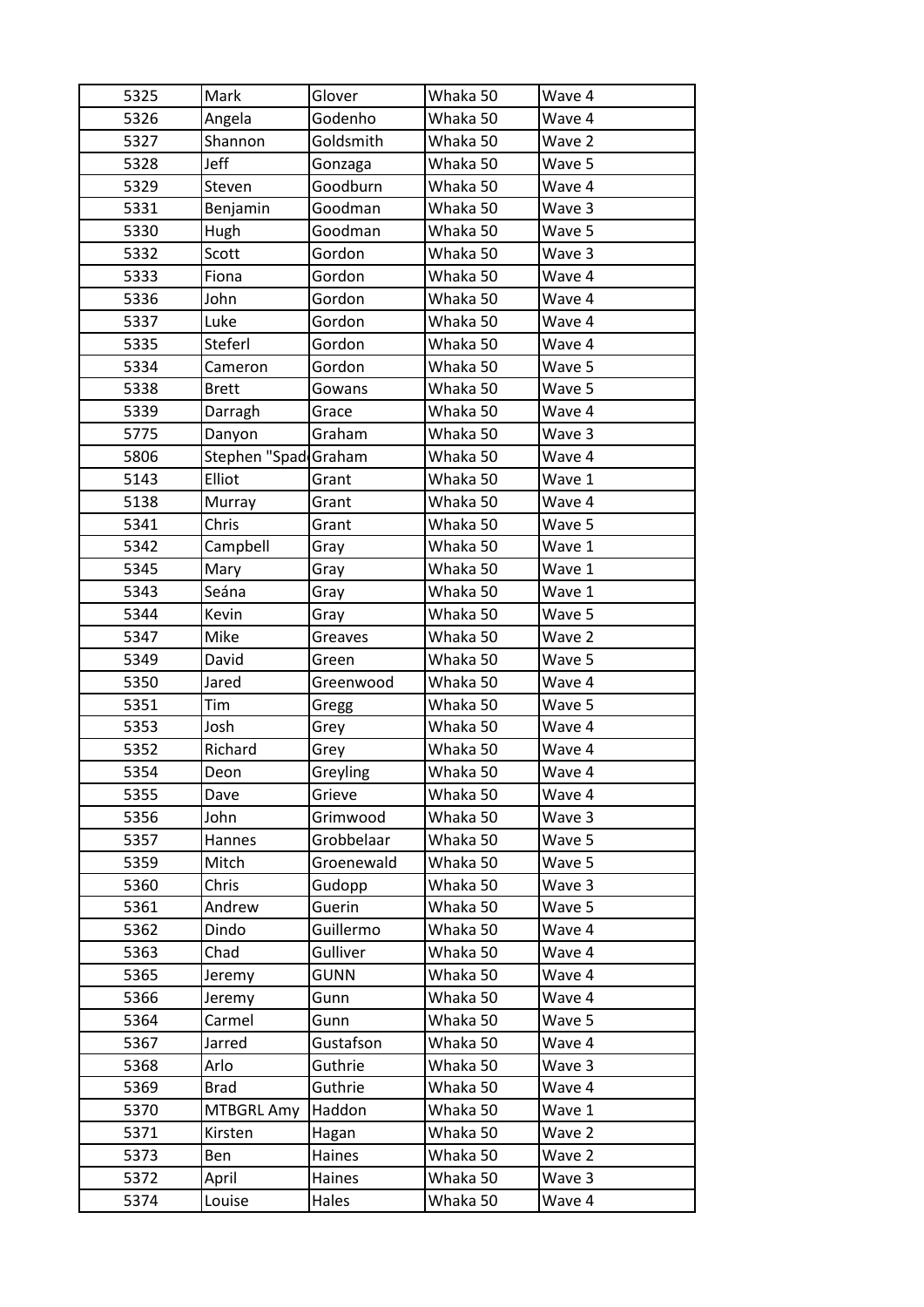| 5376  | Alex        | Hall          | Whaka 50 | Wave 3 |
|-------|-------------|---------------|----------|--------|
| 5375  | Jacob       | Hall          | Whaka 50 | Wave 3 |
| 5377  | Michael     | Hamid         | Whaka 50 | Wave 3 |
| 5378  | Connor      | Hamilton      | Whaka 50 | Wave 1 |
| 6030  | Steve       | Hammond       | Whaka 50 | Wave 4 |
| 5379  | Luke        | Hampton       | Whaka 50 | Wave 3 |
| 5380  | Richard     | Hampton       | Whaka 50 | Wave 5 |
| 5381  | Aaron       | Hansen        | Whaka 50 | Wave 4 |
| 5383  | Alex        | Harris        | Whaka 50 | Wave 5 |
| 5382  | Johno       | Harris        | Whaka 50 | Wave 5 |
| 5384  | Janey       | Harrison      | Whaka 50 | Wave 3 |
| 5385  | Tom         | Harrison      | Whaka 50 | Wave 3 |
| 5386  | Asher       | Hart          | Whaka 50 | Wave 1 |
| 5387  | Cory        | Hartgill      | Whaka 50 | Wave 2 |
| 5388  | Quentin     | Harvey        | Whaka 50 | Wave 5 |
| 5390  | Lee         | Haslam        | Whaka 50 | Wave 5 |
| 5391  | Steven      | Hasnip        | Whaka 50 | Wave 4 |
| 5392  | Lynora      | Hati          | Whaka 50 | Wave 5 |
| 5393  | Sam         | Hayes         | Whaka 50 | Wave 4 |
| 5394  | Mark        | Haylock       | Whaka 50 | Wave 4 |
| 5395  | Steven      | Haythorne     | Whaka 50 | Wave 5 |
| 5396  | Mark        | Hazelton      | Whaka 50 | Wave 3 |
| 5397  | Shaun       | Hazelton      | Whaka 50 | Wave 3 |
| 5565  | Zane        | Healy         | Whaka 50 | Wave 2 |
| 5398  | Warren      | Heatherington | Whaka 50 | Wave 3 |
| 5399  | Amie        | Heatherton    | Whaka 50 | Wave 4 |
| 5401  | <b>Nick</b> | Hegan         | Whaka 50 | Wave 2 |
| 5403  | Whare       | Heke          | Whaka 50 | Wave 3 |
| 5404  | Amber       | Helm          | Whaka 50 | Wave 4 |
| 5405  | Andrew      | Henare        | Whaka 50 | Wave 4 |
| 5407  | Andrew      | Henderson     | Whaka 50 | Wave 3 |
| 5406  | Scott       | Henderson     | Whaka 50 | Wave 3 |
| 5408  | Russell     | Henderson     | Whaka 50 | Wave 5 |
| 5409  | Jey Square  | Hermino       | Whaka 50 | Wave 5 |
| 5411  | Mike        | Hickman       | Whaka 50 | Wave 2 |
| 5412  | Simon       | Hiebendaal    | Whaka 50 | Wave 5 |
| 5413  | Andy        | Higginbotham  | Whaka 50 | Wave 2 |
| 5414  | Harvey      | Hilado        | Whaka 50 | Wave 4 |
| 5080  | Daralyn     | Hill          | Whaka 50 | Wave 4 |
| 5415  | Maurice     | Hill          | Whaka 50 | Wave 4 |
| E6816 | Emma        | Hilleard      | Whaka 50 | Wave 0 |
| 5416  | Lydia       | Hingston      | Whaka 50 | Wave 4 |
| 5417  | Paul        | Hinton        | Whaka 50 | Wave 5 |
| 5419  | Kane        | Hodgson       | Whaka 50 | Wave 5 |
| 5420  | Marcus      | Hoefliger     | Whaka 50 | Wave 2 |
| 5421  | Susie       | Hofmans       | Whaka 50 | Wave 4 |
| 5422  | Amanda      | Hogan         | Whaka 50 | Wave 5 |
| 5423  | Joanne      | Holdaway      | Whaka 50 | Wave 3 |
| 5424  | Lewis       | Hollows       | Whaka 50 | Wave 3 |
| 5425  | Pieter      | Holtzhausen   | Whaka 50 | Wave 5 |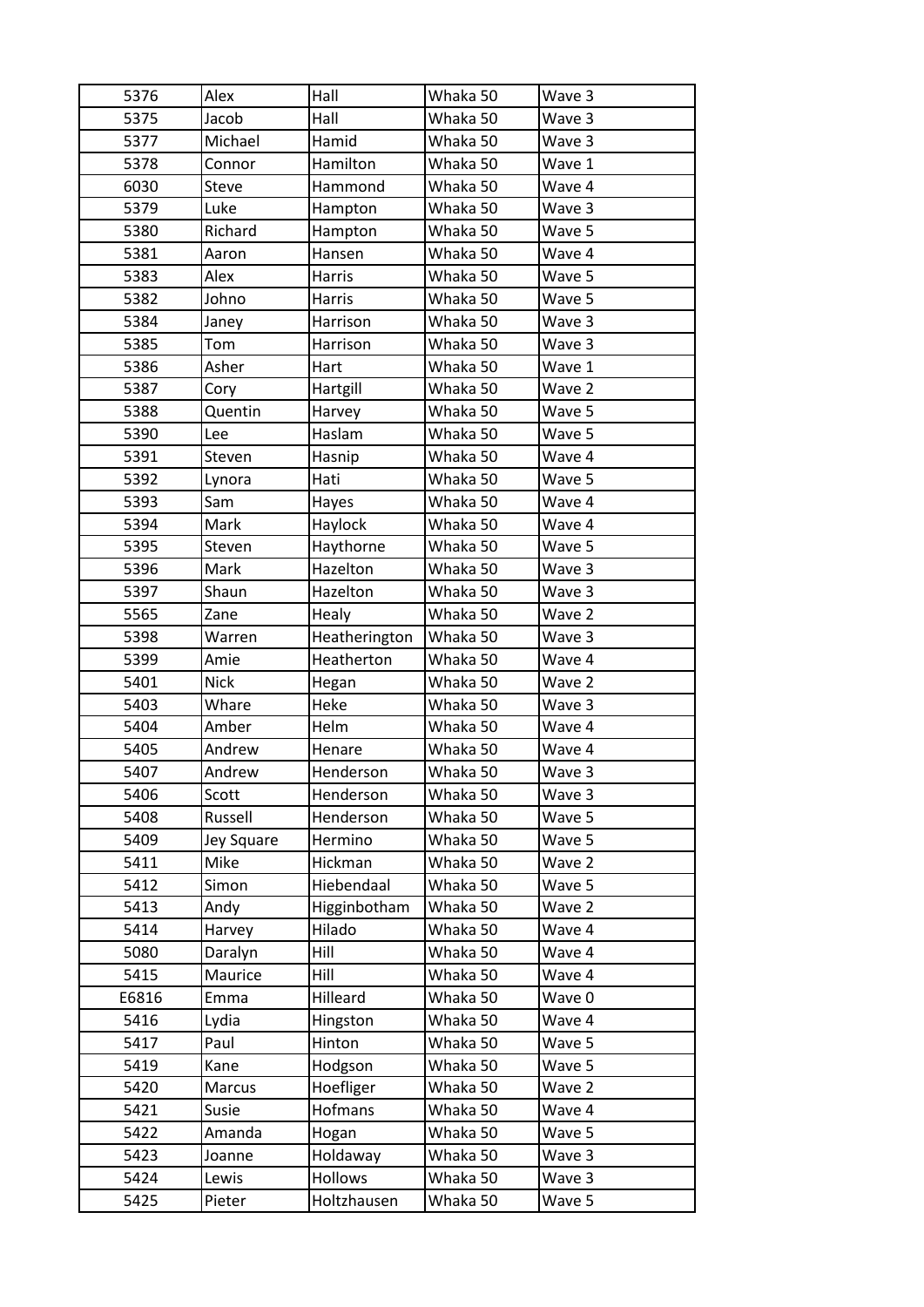| 5426         | Patrick     | Homan            | Whaka 50 | Wave 5 |
|--------------|-------------|------------------|----------|--------|
| 5427         | Nicholas    | Honey            | Whaka 50 | Wave 5 |
| 5428         | Hayley      | Horne            | Whaka 50 | Wave 5 |
| 5429         | Tom         | Hornsey          | Whaka 50 | Wave 5 |
| 5400         | David       | Horwood          | Whaka 50 | Wave 2 |
| 5430         | Cathrine    | Hosking          | Whaka 50 | Wave 5 |
| 5431         | James       | Houghton         | Whaka 50 | Wave 4 |
| 5432         | Sam         | Houwers          | Whaka 50 | Wave 4 |
| 5434         | James       | Howard           | Whaka 50 | Wave 1 |
| 5433         | Mark        | Howard           | Whaka 50 | Wave 2 |
| 5435         | Finn        | Howard           | Whaka 50 | Wave 3 |
| 5437         | Jo          | Hoyle            | Whaka 50 | Wave 5 |
| 6009         | Jayden      | Hudson-Owen      | Whaka 50 | Wave 3 |
| E6839        | James       | Hudson-Owen      | Whaka 50 | Wave 0 |
| 5438         | Graeme      | Hughes           | Whaka 50 | Wave 3 |
| 5439         | Amy         | Humpherson       | Whaka 50 | Wave 2 |
| E6818        | Chris       | Humphries        | Whaka 50 | Wave 0 |
| 5441         | Ann         | Hunn             | Whaka 50 | Wave 3 |
| 5442         | Ali         | Hunter           | Whaka 50 | Wave 4 |
| 5444         | Ben         | Hurren           | Whaka 50 | Wave 3 |
| E6819        | Wayne       | Hurren           | Whaka 50 | Wave 0 |
| 6011         | <b>Rick</b> | Huston           | Whaka 50 | Wave 3 |
| 5029         | Will        | <b>Hutchings</b> | Whaka 50 | Wave 1 |
| 5445         | Kent        | Hutchins         | Whaka 50 | Wave 5 |
| 5446         | Bex         | Hutchinson       | Whaka 50 | Wave 4 |
| 5447         | lan Fones   | lan Fones        | Whaka 50 | Wave 3 |
|              |             |                  |          |        |
| 5449         | Amy         | Illingworth      | Whaka 50 | Wave 3 |
| 5448         | Scott       | Illingworth      | Whaka 50 | Wave 4 |
| 5450         | Tony        | Innes            | Whaka 50 | Wave 1 |
| 5451         | James       | Innes            | Whaka 50 | Wave 3 |
| E6820        | Cushla      | Innes            | Whaka 50 | Wave 0 |
| 5452         | Paul        | Inwood           | Whaka 50 | Wave 5 |
| 5453         | Daniel      | Ireland          | Whaka 50 | Wave 5 |
| 5454         | Amelia      | Jack             | Whaka 50 | Wave 3 |
| 5455         | Peter       | Jackson          | Whaka 50 | Wave 5 |
| 5459         | Christian   | James            | Whaka 50 | Wave 2 |
| 5457         | Rhys        | James            | Whaka 50 | Wave 2 |
| E6821        | Hayden      | Jarmey           | Whaka 50 | Wave 0 |
| 5460         | Logan       | Jelaca           | Whaka 50 | Wave 4 |
| 5461         | Peter       | Jenks            | Whaka 50 | Wave 5 |
| 5462         | Campbell    | Jensen           | Whaka 50 | Wave 3 |
| 5463         | Michael     | Jeppesen         | Whaka 50 | Wave 4 |
| 5466         | Kim         | Johnston         | Whaka 50 | Wave 2 |
| 5465         | Jason       | Johnston         | Whaka 50 | Wave 4 |
| 5467         | Laura       | Johnston         | Whaka 50 | Wave 4 |
| 5468         | Tayla       | Jones            | Whaka 50 | Wave 3 |
| 5469         | Aaron       | Jones            | Whaka 50 | Wave 4 |
| 5470         | Andy        | Jones            | Whaka 50 | Wave 4 |
| 5472<br>5471 | Murray      | Jones            | Whaka 50 | Wave 4 |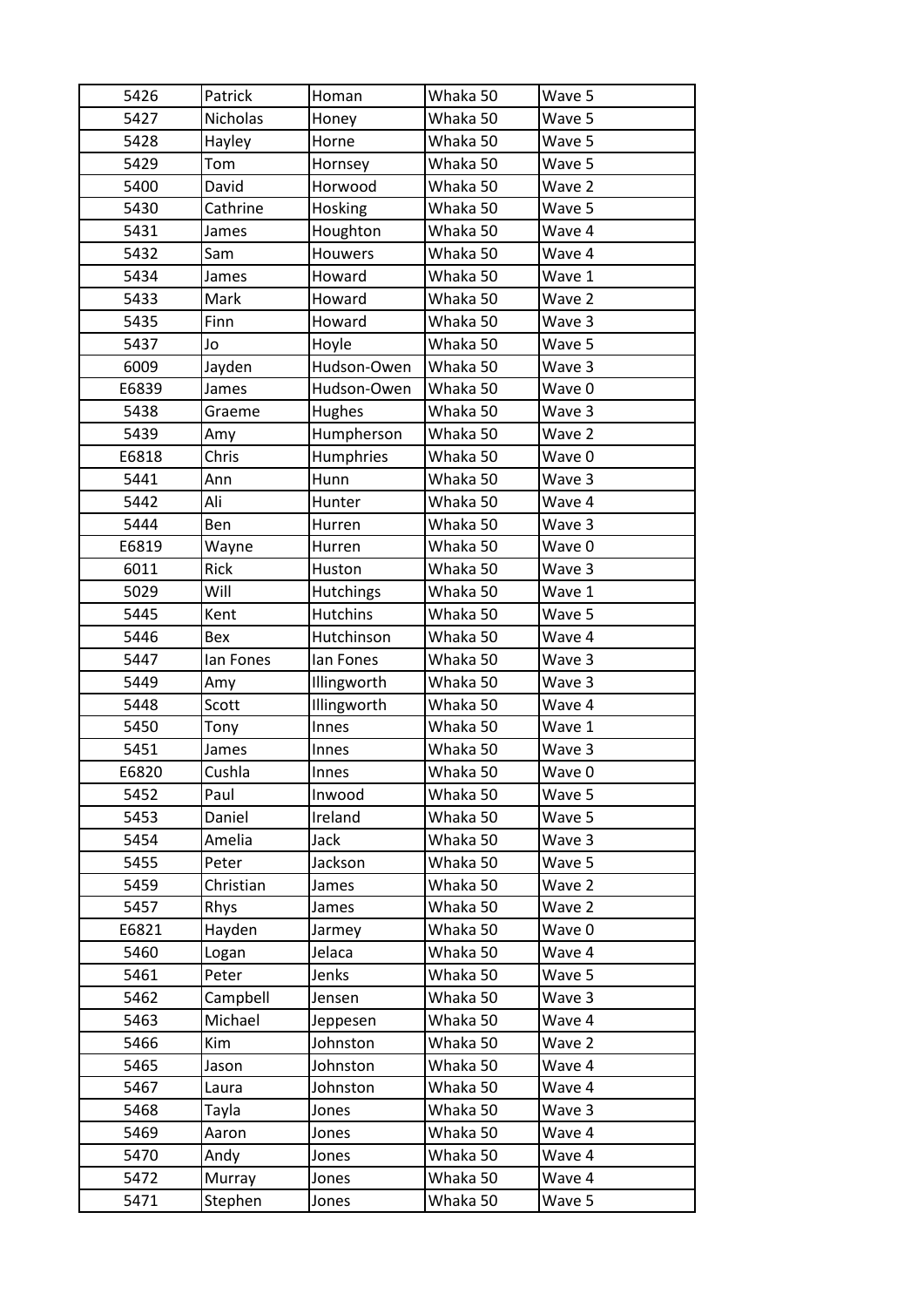| 5474<br>Whaka 50<br>Jowett<br>Wave 3<br>Barry<br>Judd<br>5476<br>Leighton<br>Whaka 50<br>Wave 3<br>5475<br>Judd<br>Whaka 50<br>Steven<br>Wave 4<br>Judd<br>E6856<br>Melanie<br>Whaka 50<br>Wave 0<br>5477<br>Chris<br>Kane<br>Whaka 50<br>Wave 5<br>Karlsson<br>Whaka 50<br>5478<br>Johan<br>Wave 4<br>Eddie<br>5479<br>Whaka 50<br>Wave 3<br>Kattenberg<br>5481<br>Keeler<br>Whaka 50<br>Wave 5<br>Haymon<br>Shea<br>Whaka 50<br>Wave 3<br>5482<br>Keir<br>Kelleher<br>Wave 5<br>5483<br>Kim<br>Whaka 50<br>Kerbus<br>Wave 3<br>5485<br>Erwin<br>Whaka 50<br>Kerbus<br>Whaka 50<br>5486<br>Arlette<br>Wave 4<br>Kerwin<br>5488<br><b>Nat</b><br>Whaka 50<br>Wave 2<br>Warren<br>Wave 3<br>5489<br>King<br>Whaka 50<br>Kirk<br>5491<br>Whaka 50<br>Wave 4<br>Craig<br>E6822<br><b>Blair</b><br><b>Kirk</b><br>Whaka 50<br>Wave 0<br>Kneebone<br>Whaka 50<br>5493<br>Harry<br>Wave 1<br>Stu<br>Wave 2<br>5494<br>Kneebone<br>Whaka 50<br>5492<br>Kneebone<br>Whaka 50<br>Wave 4<br>Dan<br>5495<br>Mitch<br>Knight<br>Whaka 50<br>Wave 4<br>Knowlson<br>5496<br><b>Nick</b><br>Whaka 50<br>Wave 3<br>5497<br>Richard<br>Knox<br>Whaka 50<br>Wave 4<br>Whaka 50<br>E6823<br>Mark<br>Knox<br>Wave 0<br>Hennie<br>Whaka 50<br>5498<br>Koch<br>Wave 4<br>Konrad<br>Konlechner<br>Whaka 50<br>Wave 5<br>5499<br>5501<br>Micko<br>Whaka 50<br>Wave 5<br>Koppin<br>Kowalewski<br>5502<br>Jacob<br>Whaka 50<br>Wave 5<br>5503<br>Gareth<br>Kretzer<br>Whaka 50<br>Wave 4<br>5060<br>Wynand<br>Whaka 50<br>Wave 2<br>Kruger<br>Ladbrooke<br>Whaka 50<br>E6824<br>Darrell<br>Wave 0<br>5504<br>Whaka 50<br>Wave 3<br>Andrew<br>Laery<br>5505<br>Whaka 50<br>Wave 3<br>George<br>Laery<br>Whaka 50<br>Wave 3<br>5506<br>Spencer<br>Laery<br>Whaka 50<br>Wave 5<br>5507<br>Laman-Trip<br>Deena<br>5508<br>Crabman<br>Whaka 50<br>Wave 4<br>Lamberg<br>Wave 4<br>5510<br>Martin<br>Lambert<br>Whaka 50<br>5509<br><b>Nick</b><br>Lambert<br>Whaka 50<br>Wave 4<br>Lambie<br>Whaka 50<br>Wave 5<br>5511<br>Kate<br>5513<br>Jacob<br>Whaka 50<br>Wave 1<br>Lane<br>5514<br>Whaka 50<br>Wave 5<br>Patric<br>Lane<br>5516<br>Charl<br>Whaka 50<br>Wave 4<br>Langhout<br>Whaka 50<br>Wave 5<br>5517<br>Langley<br>Craig<br>5518<br>Annie<br>Whaka 50<br>Wave 3<br>Larsen<br>Wave 2<br>5201<br>Whaka 50<br>Maria<br>Laurie<br>Whaka 50<br>5520<br>Wave 1<br>Jenny<br>Laursen<br>Whaka 50<br>5521<br>Jamie<br>Wave 4<br>Lawson<br>5522<br>Whaka 50<br>Wave 2<br>Oliver<br>Layug<br>5523<br>Pablo<br>Le Miere<br>Whaka 50<br>Wave 3<br>Paul<br>Whaka 50<br>Wave 3<br>Le Miere | 5473 | Nikki | Joseph | Whaka 50 | Wave 4 |
|--------------------------------------------------------------------------------------------------------------------------------------------------------------------------------------------------------------------------------------------------------------------------------------------------------------------------------------------------------------------------------------------------------------------------------------------------------------------------------------------------------------------------------------------------------------------------------------------------------------------------------------------------------------------------------------------------------------------------------------------------------------------------------------------------------------------------------------------------------------------------------------------------------------------------------------------------------------------------------------------------------------------------------------------------------------------------------------------------------------------------------------------------------------------------------------------------------------------------------------------------------------------------------------------------------------------------------------------------------------------------------------------------------------------------------------------------------------------------------------------------------------------------------------------------------------------------------------------------------------------------------------------------------------------------------------------------------------------------------------------------------------------------------------------------------------------------------------------------------------------------------------------------------------------------------------------------------------------------------------------------------------------------------------------------------------------------------------------------------------------------------------------------------------------------------------------------------------------------------------------------------------------------------------------------------------------------------------------------------------------------------------------------------------------------------------------------------------------------------------------------------------------------------------------------------|------|-------|--------|----------|--------|
|                                                                                                                                                                                                                                                                                                                                                                                                                                                                                                                                                                                                                                                                                                                                                                                                                                                                                                                                                                                                                                                                                                                                                                                                                                                                                                                                                                                                                                                                                                                                                                                                                                                                                                                                                                                                                                                                                                                                                                                                                                                                                                                                                                                                                                                                                                                                                                                                                                                                                                                                                        |      |       |        |          |        |
|                                                                                                                                                                                                                                                                                                                                                                                                                                                                                                                                                                                                                                                                                                                                                                                                                                                                                                                                                                                                                                                                                                                                                                                                                                                                                                                                                                                                                                                                                                                                                                                                                                                                                                                                                                                                                                                                                                                                                                                                                                                                                                                                                                                                                                                                                                                                                                                                                                                                                                                                                        |      |       |        |          |        |
|                                                                                                                                                                                                                                                                                                                                                                                                                                                                                                                                                                                                                                                                                                                                                                                                                                                                                                                                                                                                                                                                                                                                                                                                                                                                                                                                                                                                                                                                                                                                                                                                                                                                                                                                                                                                                                                                                                                                                                                                                                                                                                                                                                                                                                                                                                                                                                                                                                                                                                                                                        |      |       |        |          |        |
|                                                                                                                                                                                                                                                                                                                                                                                                                                                                                                                                                                                                                                                                                                                                                                                                                                                                                                                                                                                                                                                                                                                                                                                                                                                                                                                                                                                                                                                                                                                                                                                                                                                                                                                                                                                                                                                                                                                                                                                                                                                                                                                                                                                                                                                                                                                                                                                                                                                                                                                                                        |      |       |        |          |        |
|                                                                                                                                                                                                                                                                                                                                                                                                                                                                                                                                                                                                                                                                                                                                                                                                                                                                                                                                                                                                                                                                                                                                                                                                                                                                                                                                                                                                                                                                                                                                                                                                                                                                                                                                                                                                                                                                                                                                                                                                                                                                                                                                                                                                                                                                                                                                                                                                                                                                                                                                                        |      |       |        |          |        |
|                                                                                                                                                                                                                                                                                                                                                                                                                                                                                                                                                                                                                                                                                                                                                                                                                                                                                                                                                                                                                                                                                                                                                                                                                                                                                                                                                                                                                                                                                                                                                                                                                                                                                                                                                                                                                                                                                                                                                                                                                                                                                                                                                                                                                                                                                                                                                                                                                                                                                                                                                        |      |       |        |          |        |
|                                                                                                                                                                                                                                                                                                                                                                                                                                                                                                                                                                                                                                                                                                                                                                                                                                                                                                                                                                                                                                                                                                                                                                                                                                                                                                                                                                                                                                                                                                                                                                                                                                                                                                                                                                                                                                                                                                                                                                                                                                                                                                                                                                                                                                                                                                                                                                                                                                                                                                                                                        |      |       |        |          |        |
|                                                                                                                                                                                                                                                                                                                                                                                                                                                                                                                                                                                                                                                                                                                                                                                                                                                                                                                                                                                                                                                                                                                                                                                                                                                                                                                                                                                                                                                                                                                                                                                                                                                                                                                                                                                                                                                                                                                                                                                                                                                                                                                                                                                                                                                                                                                                                                                                                                                                                                                                                        |      |       |        |          |        |
|                                                                                                                                                                                                                                                                                                                                                                                                                                                                                                                                                                                                                                                                                                                                                                                                                                                                                                                                                                                                                                                                                                                                                                                                                                                                                                                                                                                                                                                                                                                                                                                                                                                                                                                                                                                                                                                                                                                                                                                                                                                                                                                                                                                                                                                                                                                                                                                                                                                                                                                                                        |      |       |        |          |        |
|                                                                                                                                                                                                                                                                                                                                                                                                                                                                                                                                                                                                                                                                                                                                                                                                                                                                                                                                                                                                                                                                                                                                                                                                                                                                                                                                                                                                                                                                                                                                                                                                                                                                                                                                                                                                                                                                                                                                                                                                                                                                                                                                                                                                                                                                                                                                                                                                                                                                                                                                                        |      |       |        |          |        |
|                                                                                                                                                                                                                                                                                                                                                                                                                                                                                                                                                                                                                                                                                                                                                                                                                                                                                                                                                                                                                                                                                                                                                                                                                                                                                                                                                                                                                                                                                                                                                                                                                                                                                                                                                                                                                                                                                                                                                                                                                                                                                                                                                                                                                                                                                                                                                                                                                                                                                                                                                        |      |       |        |          |        |
|                                                                                                                                                                                                                                                                                                                                                                                                                                                                                                                                                                                                                                                                                                                                                                                                                                                                                                                                                                                                                                                                                                                                                                                                                                                                                                                                                                                                                                                                                                                                                                                                                                                                                                                                                                                                                                                                                                                                                                                                                                                                                                                                                                                                                                                                                                                                                                                                                                                                                                                                                        |      |       |        |          |        |
|                                                                                                                                                                                                                                                                                                                                                                                                                                                                                                                                                                                                                                                                                                                                                                                                                                                                                                                                                                                                                                                                                                                                                                                                                                                                                                                                                                                                                                                                                                                                                                                                                                                                                                                                                                                                                                                                                                                                                                                                                                                                                                                                                                                                                                                                                                                                                                                                                                                                                                                                                        |      |       |        |          |        |
|                                                                                                                                                                                                                                                                                                                                                                                                                                                                                                                                                                                                                                                                                                                                                                                                                                                                                                                                                                                                                                                                                                                                                                                                                                                                                                                                                                                                                                                                                                                                                                                                                                                                                                                                                                                                                                                                                                                                                                                                                                                                                                                                                                                                                                                                                                                                                                                                                                                                                                                                                        |      |       |        |          |        |
|                                                                                                                                                                                                                                                                                                                                                                                                                                                                                                                                                                                                                                                                                                                                                                                                                                                                                                                                                                                                                                                                                                                                                                                                                                                                                                                                                                                                                                                                                                                                                                                                                                                                                                                                                                                                                                                                                                                                                                                                                                                                                                                                                                                                                                                                                                                                                                                                                                                                                                                                                        |      |       |        |          |        |
|                                                                                                                                                                                                                                                                                                                                                                                                                                                                                                                                                                                                                                                                                                                                                                                                                                                                                                                                                                                                                                                                                                                                                                                                                                                                                                                                                                                                                                                                                                                                                                                                                                                                                                                                                                                                                                                                                                                                                                                                                                                                                                                                                                                                                                                                                                                                                                                                                                                                                                                                                        |      |       |        |          |        |
|                                                                                                                                                                                                                                                                                                                                                                                                                                                                                                                                                                                                                                                                                                                                                                                                                                                                                                                                                                                                                                                                                                                                                                                                                                                                                                                                                                                                                                                                                                                                                                                                                                                                                                                                                                                                                                                                                                                                                                                                                                                                                                                                                                                                                                                                                                                                                                                                                                                                                                                                                        |      |       |        |          |        |
|                                                                                                                                                                                                                                                                                                                                                                                                                                                                                                                                                                                                                                                                                                                                                                                                                                                                                                                                                                                                                                                                                                                                                                                                                                                                                                                                                                                                                                                                                                                                                                                                                                                                                                                                                                                                                                                                                                                                                                                                                                                                                                                                                                                                                                                                                                                                                                                                                                                                                                                                                        |      |       |        |          |        |
|                                                                                                                                                                                                                                                                                                                                                                                                                                                                                                                                                                                                                                                                                                                                                                                                                                                                                                                                                                                                                                                                                                                                                                                                                                                                                                                                                                                                                                                                                                                                                                                                                                                                                                                                                                                                                                                                                                                                                                                                                                                                                                                                                                                                                                                                                                                                                                                                                                                                                                                                                        |      |       |        |          |        |
|                                                                                                                                                                                                                                                                                                                                                                                                                                                                                                                                                                                                                                                                                                                                                                                                                                                                                                                                                                                                                                                                                                                                                                                                                                                                                                                                                                                                                                                                                                                                                                                                                                                                                                                                                                                                                                                                                                                                                                                                                                                                                                                                                                                                                                                                                                                                                                                                                                                                                                                                                        |      |       |        |          |        |
|                                                                                                                                                                                                                                                                                                                                                                                                                                                                                                                                                                                                                                                                                                                                                                                                                                                                                                                                                                                                                                                                                                                                                                                                                                                                                                                                                                                                                                                                                                                                                                                                                                                                                                                                                                                                                                                                                                                                                                                                                                                                                                                                                                                                                                                                                                                                                                                                                                                                                                                                                        |      |       |        |          |        |
|                                                                                                                                                                                                                                                                                                                                                                                                                                                                                                                                                                                                                                                                                                                                                                                                                                                                                                                                                                                                                                                                                                                                                                                                                                                                                                                                                                                                                                                                                                                                                                                                                                                                                                                                                                                                                                                                                                                                                                                                                                                                                                                                                                                                                                                                                                                                                                                                                                                                                                                                                        |      |       |        |          |        |
|                                                                                                                                                                                                                                                                                                                                                                                                                                                                                                                                                                                                                                                                                                                                                                                                                                                                                                                                                                                                                                                                                                                                                                                                                                                                                                                                                                                                                                                                                                                                                                                                                                                                                                                                                                                                                                                                                                                                                                                                                                                                                                                                                                                                                                                                                                                                                                                                                                                                                                                                                        |      |       |        |          |        |
|                                                                                                                                                                                                                                                                                                                                                                                                                                                                                                                                                                                                                                                                                                                                                                                                                                                                                                                                                                                                                                                                                                                                                                                                                                                                                                                                                                                                                                                                                                                                                                                                                                                                                                                                                                                                                                                                                                                                                                                                                                                                                                                                                                                                                                                                                                                                                                                                                                                                                                                                                        |      |       |        |          |        |
|                                                                                                                                                                                                                                                                                                                                                                                                                                                                                                                                                                                                                                                                                                                                                                                                                                                                                                                                                                                                                                                                                                                                                                                                                                                                                                                                                                                                                                                                                                                                                                                                                                                                                                                                                                                                                                                                                                                                                                                                                                                                                                                                                                                                                                                                                                                                                                                                                                                                                                                                                        |      |       |        |          |        |
|                                                                                                                                                                                                                                                                                                                                                                                                                                                                                                                                                                                                                                                                                                                                                                                                                                                                                                                                                                                                                                                                                                                                                                                                                                                                                                                                                                                                                                                                                                                                                                                                                                                                                                                                                                                                                                                                                                                                                                                                                                                                                                                                                                                                                                                                                                                                                                                                                                                                                                                                                        |      |       |        |          |        |
|                                                                                                                                                                                                                                                                                                                                                                                                                                                                                                                                                                                                                                                                                                                                                                                                                                                                                                                                                                                                                                                                                                                                                                                                                                                                                                                                                                                                                                                                                                                                                                                                                                                                                                                                                                                                                                                                                                                                                                                                                                                                                                                                                                                                                                                                                                                                                                                                                                                                                                                                                        |      |       |        |          |        |
|                                                                                                                                                                                                                                                                                                                                                                                                                                                                                                                                                                                                                                                                                                                                                                                                                                                                                                                                                                                                                                                                                                                                                                                                                                                                                                                                                                                                                                                                                                                                                                                                                                                                                                                                                                                                                                                                                                                                                                                                                                                                                                                                                                                                                                                                                                                                                                                                                                                                                                                                                        |      |       |        |          |        |
|                                                                                                                                                                                                                                                                                                                                                                                                                                                                                                                                                                                                                                                                                                                                                                                                                                                                                                                                                                                                                                                                                                                                                                                                                                                                                                                                                                                                                                                                                                                                                                                                                                                                                                                                                                                                                                                                                                                                                                                                                                                                                                                                                                                                                                                                                                                                                                                                                                                                                                                                                        |      |       |        |          |        |
|                                                                                                                                                                                                                                                                                                                                                                                                                                                                                                                                                                                                                                                                                                                                                                                                                                                                                                                                                                                                                                                                                                                                                                                                                                                                                                                                                                                                                                                                                                                                                                                                                                                                                                                                                                                                                                                                                                                                                                                                                                                                                                                                                                                                                                                                                                                                                                                                                                                                                                                                                        |      |       |        |          |        |
|                                                                                                                                                                                                                                                                                                                                                                                                                                                                                                                                                                                                                                                                                                                                                                                                                                                                                                                                                                                                                                                                                                                                                                                                                                                                                                                                                                                                                                                                                                                                                                                                                                                                                                                                                                                                                                                                                                                                                                                                                                                                                                                                                                                                                                                                                                                                                                                                                                                                                                                                                        |      |       |        |          |        |
|                                                                                                                                                                                                                                                                                                                                                                                                                                                                                                                                                                                                                                                                                                                                                                                                                                                                                                                                                                                                                                                                                                                                                                                                                                                                                                                                                                                                                                                                                                                                                                                                                                                                                                                                                                                                                                                                                                                                                                                                                                                                                                                                                                                                                                                                                                                                                                                                                                                                                                                                                        |      |       |        |          |        |
|                                                                                                                                                                                                                                                                                                                                                                                                                                                                                                                                                                                                                                                                                                                                                                                                                                                                                                                                                                                                                                                                                                                                                                                                                                                                                                                                                                                                                                                                                                                                                                                                                                                                                                                                                                                                                                                                                                                                                                                                                                                                                                                                                                                                                                                                                                                                                                                                                                                                                                                                                        |      |       |        |          |        |
|                                                                                                                                                                                                                                                                                                                                                                                                                                                                                                                                                                                                                                                                                                                                                                                                                                                                                                                                                                                                                                                                                                                                                                                                                                                                                                                                                                                                                                                                                                                                                                                                                                                                                                                                                                                                                                                                                                                                                                                                                                                                                                                                                                                                                                                                                                                                                                                                                                                                                                                                                        |      |       |        |          |        |
|                                                                                                                                                                                                                                                                                                                                                                                                                                                                                                                                                                                                                                                                                                                                                                                                                                                                                                                                                                                                                                                                                                                                                                                                                                                                                                                                                                                                                                                                                                                                                                                                                                                                                                                                                                                                                                                                                                                                                                                                                                                                                                                                                                                                                                                                                                                                                                                                                                                                                                                                                        |      |       |        |          |        |
|                                                                                                                                                                                                                                                                                                                                                                                                                                                                                                                                                                                                                                                                                                                                                                                                                                                                                                                                                                                                                                                                                                                                                                                                                                                                                                                                                                                                                                                                                                                                                                                                                                                                                                                                                                                                                                                                                                                                                                                                                                                                                                                                                                                                                                                                                                                                                                                                                                                                                                                                                        |      |       |        |          |        |
|                                                                                                                                                                                                                                                                                                                                                                                                                                                                                                                                                                                                                                                                                                                                                                                                                                                                                                                                                                                                                                                                                                                                                                                                                                                                                                                                                                                                                                                                                                                                                                                                                                                                                                                                                                                                                                                                                                                                                                                                                                                                                                                                                                                                                                                                                                                                                                                                                                                                                                                                                        |      |       |        |          |        |
|                                                                                                                                                                                                                                                                                                                                                                                                                                                                                                                                                                                                                                                                                                                                                                                                                                                                                                                                                                                                                                                                                                                                                                                                                                                                                                                                                                                                                                                                                                                                                                                                                                                                                                                                                                                                                                                                                                                                                                                                                                                                                                                                                                                                                                                                                                                                                                                                                                                                                                                                                        |      |       |        |          |        |
|                                                                                                                                                                                                                                                                                                                                                                                                                                                                                                                                                                                                                                                                                                                                                                                                                                                                                                                                                                                                                                                                                                                                                                                                                                                                                                                                                                                                                                                                                                                                                                                                                                                                                                                                                                                                                                                                                                                                                                                                                                                                                                                                                                                                                                                                                                                                                                                                                                                                                                                                                        |      |       |        |          |        |
|                                                                                                                                                                                                                                                                                                                                                                                                                                                                                                                                                                                                                                                                                                                                                                                                                                                                                                                                                                                                                                                                                                                                                                                                                                                                                                                                                                                                                                                                                                                                                                                                                                                                                                                                                                                                                                                                                                                                                                                                                                                                                                                                                                                                                                                                                                                                                                                                                                                                                                                                                        |      |       |        |          |        |
|                                                                                                                                                                                                                                                                                                                                                                                                                                                                                                                                                                                                                                                                                                                                                                                                                                                                                                                                                                                                                                                                                                                                                                                                                                                                                                                                                                                                                                                                                                                                                                                                                                                                                                                                                                                                                                                                                                                                                                                                                                                                                                                                                                                                                                                                                                                                                                                                                                                                                                                                                        |      |       |        |          |        |
|                                                                                                                                                                                                                                                                                                                                                                                                                                                                                                                                                                                                                                                                                                                                                                                                                                                                                                                                                                                                                                                                                                                                                                                                                                                                                                                                                                                                                                                                                                                                                                                                                                                                                                                                                                                                                                                                                                                                                                                                                                                                                                                                                                                                                                                                                                                                                                                                                                                                                                                                                        |      |       |        |          |        |
|                                                                                                                                                                                                                                                                                                                                                                                                                                                                                                                                                                                                                                                                                                                                                                                                                                                                                                                                                                                                                                                                                                                                                                                                                                                                                                                                                                                                                                                                                                                                                                                                                                                                                                                                                                                                                                                                                                                                                                                                                                                                                                                                                                                                                                                                                                                                                                                                                                                                                                                                                        |      |       |        |          |        |
|                                                                                                                                                                                                                                                                                                                                                                                                                                                                                                                                                                                                                                                                                                                                                                                                                                                                                                                                                                                                                                                                                                                                                                                                                                                                                                                                                                                                                                                                                                                                                                                                                                                                                                                                                                                                                                                                                                                                                                                                                                                                                                                                                                                                                                                                                                                                                                                                                                                                                                                                                        |      |       |        |          |        |
|                                                                                                                                                                                                                                                                                                                                                                                                                                                                                                                                                                                                                                                                                                                                                                                                                                                                                                                                                                                                                                                                                                                                                                                                                                                                                                                                                                                                                                                                                                                                                                                                                                                                                                                                                                                                                                                                                                                                                                                                                                                                                                                                                                                                                                                                                                                                                                                                                                                                                                                                                        |      |       |        |          |        |
|                                                                                                                                                                                                                                                                                                                                                                                                                                                                                                                                                                                                                                                                                                                                                                                                                                                                                                                                                                                                                                                                                                                                                                                                                                                                                                                                                                                                                                                                                                                                                                                                                                                                                                                                                                                                                                                                                                                                                                                                                                                                                                                                                                                                                                                                                                                                                                                                                                                                                                                                                        |      |       |        |          |        |
|                                                                                                                                                                                                                                                                                                                                                                                                                                                                                                                                                                                                                                                                                                                                                                                                                                                                                                                                                                                                                                                                                                                                                                                                                                                                                                                                                                                                                                                                                                                                                                                                                                                                                                                                                                                                                                                                                                                                                                                                                                                                                                                                                                                                                                                                                                                                                                                                                                                                                                                                                        |      |       |        |          |        |
|                                                                                                                                                                                                                                                                                                                                                                                                                                                                                                                                                                                                                                                                                                                                                                                                                                                                                                                                                                                                                                                                                                                                                                                                                                                                                                                                                                                                                                                                                                                                                                                                                                                                                                                                                                                                                                                                                                                                                                                                                                                                                                                                                                                                                                                                                                                                                                                                                                                                                                                                                        |      |       |        |          |        |
|                                                                                                                                                                                                                                                                                                                                                                                                                                                                                                                                                                                                                                                                                                                                                                                                                                                                                                                                                                                                                                                                                                                                                                                                                                                                                                                                                                                                                                                                                                                                                                                                                                                                                                                                                                                                                                                                                                                                                                                                                                                                                                                                                                                                                                                                                                                                                                                                                                                                                                                                                        | 5524 |       |        |          |        |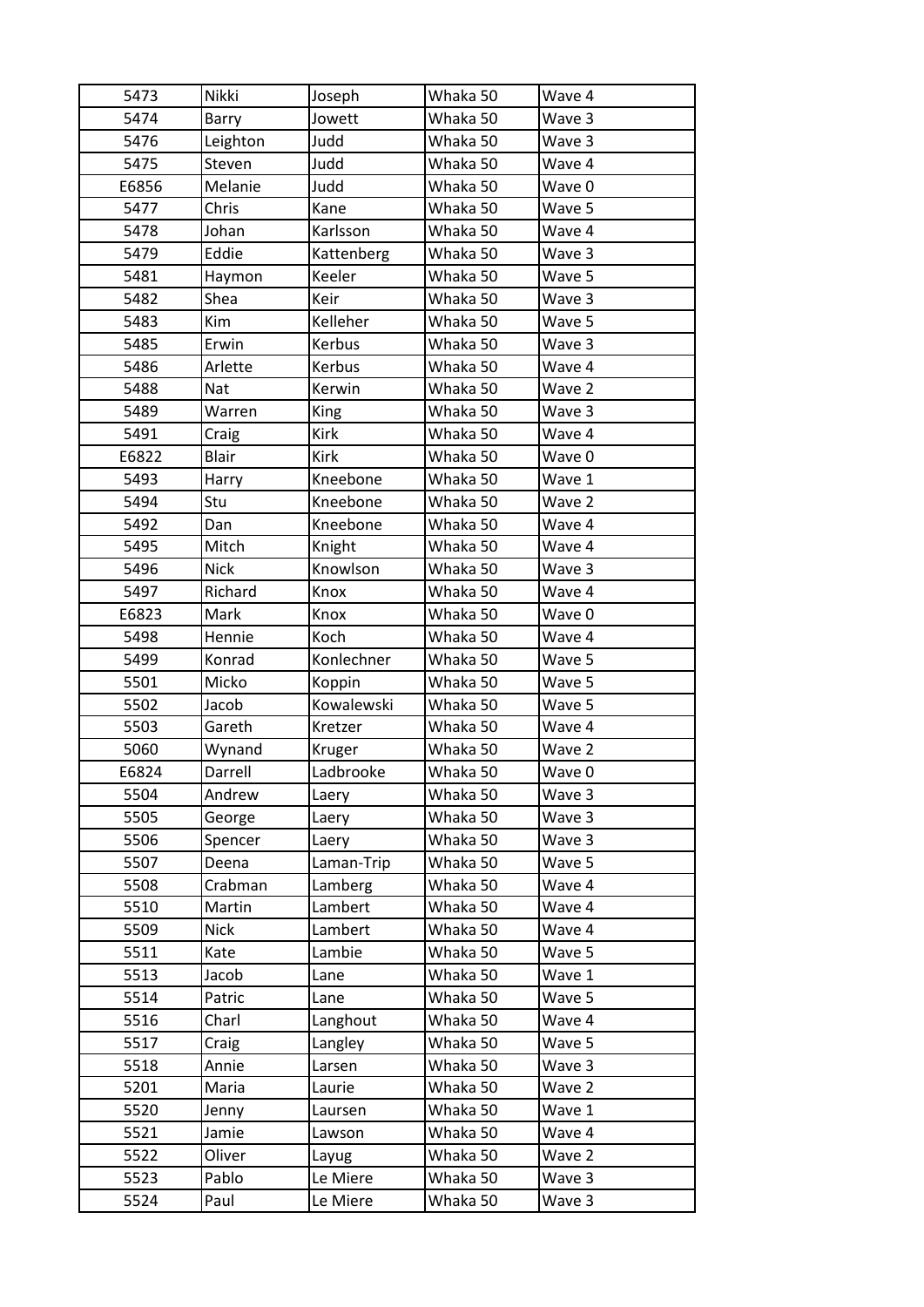| 5526  | Matthew         | Leahy         | Whaka 50 | Wave 5 |
|-------|-----------------|---------------|----------|--------|
| 5527  | Victoria        | Lee           | Whaka 50 | Wave 3 |
| 5805  | Caitie          | Lennox        | Whaka 50 | Wave 5 |
| 5358  | Darren          | Leslie        | Whaka 50 | Wave 3 |
| 5528  | Toby            | Lewis         | Whaka 50 | Wave 3 |
| 5529  | Alan            | Li            | Whaka 50 | Wave 4 |
| 5530  | Kim             | Liggins       | Whaka 50 | Wave 2 |
| 5531  | Philip          | Littlewood    | Whaka 50 | Wave 2 |
| 5736  | Peter           | Lizan         | Whaka 50 | Wave 4 |
| 5532  | Luke            | Longdill      | Whaka 50 | Wave 3 |
| 5533  | <b>Tobias</b>   | Lorimer       | Whaka 50 | Wave 3 |
| 5534  | Benjamin        | Louie         | Whaka 50 | Wave 3 |
| 5535  | Deon            | Louw          | Whaka 50 | Wave 3 |
| 5536  | Tom             | Lovelock      | Whaka 50 | Wave 3 |
| 5313  | Geoff           | Ludemann      | Whaka 50 | Wave 2 |
| 5537  | Hana            | Ludvikova     | Whaka 50 | Wave 3 |
| 5538  | Jamie           | Lyons         | Whaka 50 | Wave 4 |
| 5539  | Mark            | Macauley      | Whaka 50 | Wave 3 |
| 5540  | Matt            | Macdonald     | Whaka 50 | Wave 5 |
| 5541  | Chris           | Mace          | Whaka 50 | Wave 2 |
| 5542  | Jordache        | Mackenzie     | Whaka 50 | Wave 5 |
| 5543  | Alastair        | Mackintosh    | Whaka 50 | Wave 3 |
| 5544  | Jonty           | Mackintosh    | Whaka 50 | Wave 3 |
| 5849  | Andrew          | Maddever      | Whaka 50 | Wave 3 |
| 5545  | Grant           | Madill        | Whaka 50 | Wave 4 |
| 5546  | Conan           | Magill        | Whaka 50 | Wave 5 |
| 5547  | <b>Brendan</b>  | Mahar         | Whaka 50 | Wave 4 |
| 5160  | Pete            | Maisey        | Whaka 50 | Wave 5 |
| 5548  | John Louie      | Malida        | Whaka 50 | Wave 3 |
| 5549  | Richard         | Maloy         | Whaka 50 | Wave 4 |
| 5551  | Tipene          | Maniapoto     | Whaka 50 | Wave 3 |
| 6012  | Trent           | Mankelow      |          |        |
| 5552  |                 |               | Whaka 50 | Wave 4 |
|       | Willem          | Marais        | Whaka 50 | Wave 5 |
| 5553  | Andrea          | Marchand      | Whaka 50 | Wave 4 |
| 5555  | John            | Marsden       | Whaka 50 | Wave 3 |
| 5556  | Callum          | Marsh         | Whaka 50 | Wave 4 |
| E6825 | Cam             | Marsh         | Whaka 50 | Wave 0 |
| 5557  | Dominic         | Marwitz       | Whaka 50 | Wave 3 |
| 5558  | Isaiah          | Massey        | Whaka 50 | Wave 3 |
| 6018  | Rikimata        | Massey        | Whaka 50 | Wave 3 |
| 5559  | Paul            | Massie        | Whaka 50 | Wave 2 |
| 5560  | Trevor          | Masters       | Whaka 50 | Wave 3 |
| 5561  | Bevan           | Matchett      | Whaka 50 | Wave 4 |
| 5562  | Scott           | Mathieson     | Whaka 50 | Wave 5 |
| 5563  | Clinton         | <b>Mawkes</b> | Whaka 50 | Wave 4 |
| 5564  | Clarissa        | Maxwell       | Whaka 50 | Wave 4 |
| 5566  | Paul            | Mccabe        | Whaka 50 | Wave 3 |
| 5567  | Dave            | Mccallum      | Whaka 50 | Wave 3 |
| 6027  | Taneel<br>Shane | Mccann        | Whaka 50 | Wave 5 |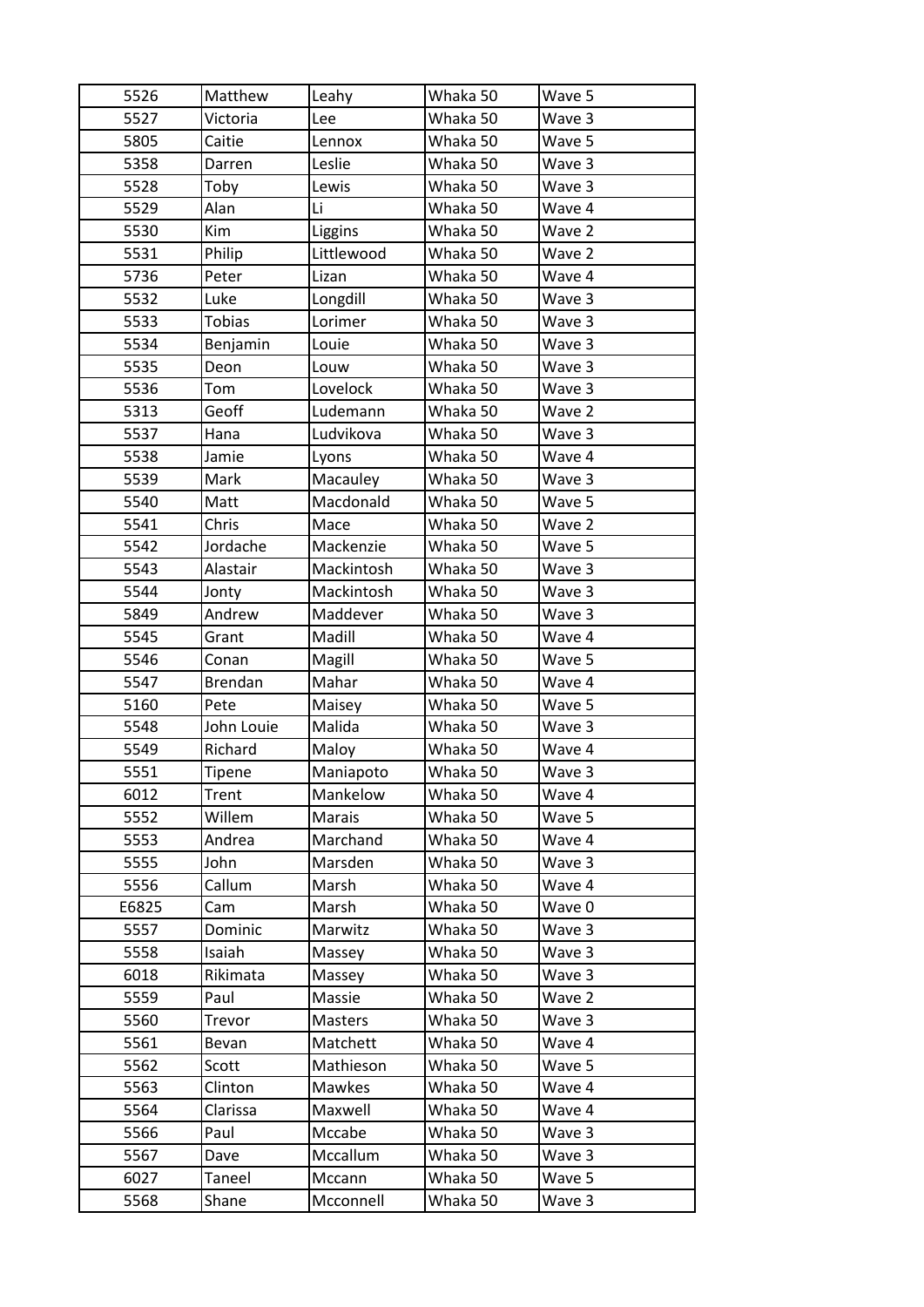| 6001  | Geoff           | Mccracken     | Whaka 50 | Wave 2 |
|-------|-----------------|---------------|----------|--------|
| 5569  | William         | Mccurdy       | Whaka 50 | Wave 2 |
| 5570  | Simon           | Mcdermott     | Whaka 50 | Wave 2 |
| 5571  | Nicholas        | Mcdonald      | Whaka 50 | Wave 4 |
| 5572  | Helen           | Mcgowan       | Whaka 50 | Wave 4 |
| 5573  | <b>Brittney</b> | Mcgregor      | Whaka 50 | Wave 5 |
| E6826 | Hamish          | Mcintosh      | Whaka 50 | Wave 0 |
| E6827 | Kent            | Mcintyre      | Whaka 50 | Wave 0 |
| 5574  | Andrew          | Mckay         | Whaka 50 | Wave 4 |
| 5576  | Finn            | Mckenzie      | Whaka 50 | Wave 1 |
| 5575  | Jeremy          | Mckenzie      | Whaka 50 | Wave 1 |
| 5577  | Pip             | Mckenzie      | Whaka 50 | Wave 5 |
| 5578  | Craig           | Mckibbin      | Whaka 50 | Wave 4 |
| 5579  | Malcolm         | Mckinnon      | Whaka 50 | Wave 5 |
| 5580  | Karl            | Mcknight      | Whaka 50 | Wave 3 |
| 5581  | Lachlan         | Mcknight      | Whaka 50 | Wave 3 |
| E6828 | Jo              | Mcknight      | Whaka 50 | Wave 0 |
| E6860 | Paul            | Mcknight      | Whaka 50 | Wave 0 |
| E6829 | Willy           | Mcknight      | Whaka 50 | Wave 0 |
| E6830 | lan             | Mclachlan     | Whaka 50 | Wave 0 |
| 5587  | Anna            | Mclaren       | Whaka 50 | Wave 3 |
| 5440  | Finn            | Mclaren       | Whaka 50 | Wave 4 |
| 5584  | lan             | Mclaren       | Whaka 50 | Wave 4 |
| 5585  | Jason           | Mclaren       | Whaka 50 | Wave 4 |
| 5583  | Jeff            | Mclaren       | Whaka 50 | Wave 4 |
| 5586  | Micheal         | Mclaren       | Whaka 50 | Wave 4 |
| 5582  | Molly           | Mclaren       | Whaka 50 | Wave 5 |
| 5589  | <b>RYAN</b>     | <b>MCLEAN</b> | Whaka 50 | Wave 1 |
| 5588  | Aidan           | Mclean        | Whaka 50 | Wave 5 |
| E6831 | Paul            | Mcleod        | Whaka 50 | Wave 0 |
| 5234  | Kayley          | Mcmillan      | Whaka 50 | Wave 1 |
| 5591  | <b>Bridget</b>  | Mcmillan      | Whaka 50 | Wave 4 |
| 5592  | Dylan           | Mcniece       | Whaka 50 | Wave 1 |
| 5128  | Francis         | Meagher       | Whaka 50 | Wave 5 |
| 5593  | Grant           | Meikle        | Whaka 50 | Wave 4 |
| 5594  | Klaas           | Meintjes      | Whaka 50 | Wave 1 |
| E6833 | Stefanie        | Menashe       | Whaka 50 | Wave 0 |
| 5595  | Noel            | Merrick       | Whaka 50 | Wave 2 |
| 5596  | Anthony         | Merrington    | Whaka 50 | Wave 3 |
| 5597  | Dion            | Merson        | Whaka 50 | Wave 5 |
| 5194  | Cromwel         | Merto         | Whaka 50 | Wave 4 |
| 6023  | Gary            | Milbanke      | Whaka 50 | Wave 3 |
| 5598  | Emma            | Milliken      | Whaka 50 | Wave 5 |
| 5599  | Andy            | Million       | Whaka 50 | Wave 2 |
| 5096  | Scott           | Mills         | Whaka 50 | Wave 5 |
| 5550  | Marko           | Milosevic     | Whaka 50 | Wave 5 |
| 5600  | Rachel          | Minchin       | Whaka 50 | Wave 4 |
| 5601  | Stephen         | Minchin       | Whaka 50 | Wave 4 |
| 5998  | <b>Brook</b>    | Mitchell      | Whaka 50 | Wave 1 |
|       |                 | Moffat        | Whaka 50 | Wave 5 |
| 5602  | Arapaoa         |               |          |        |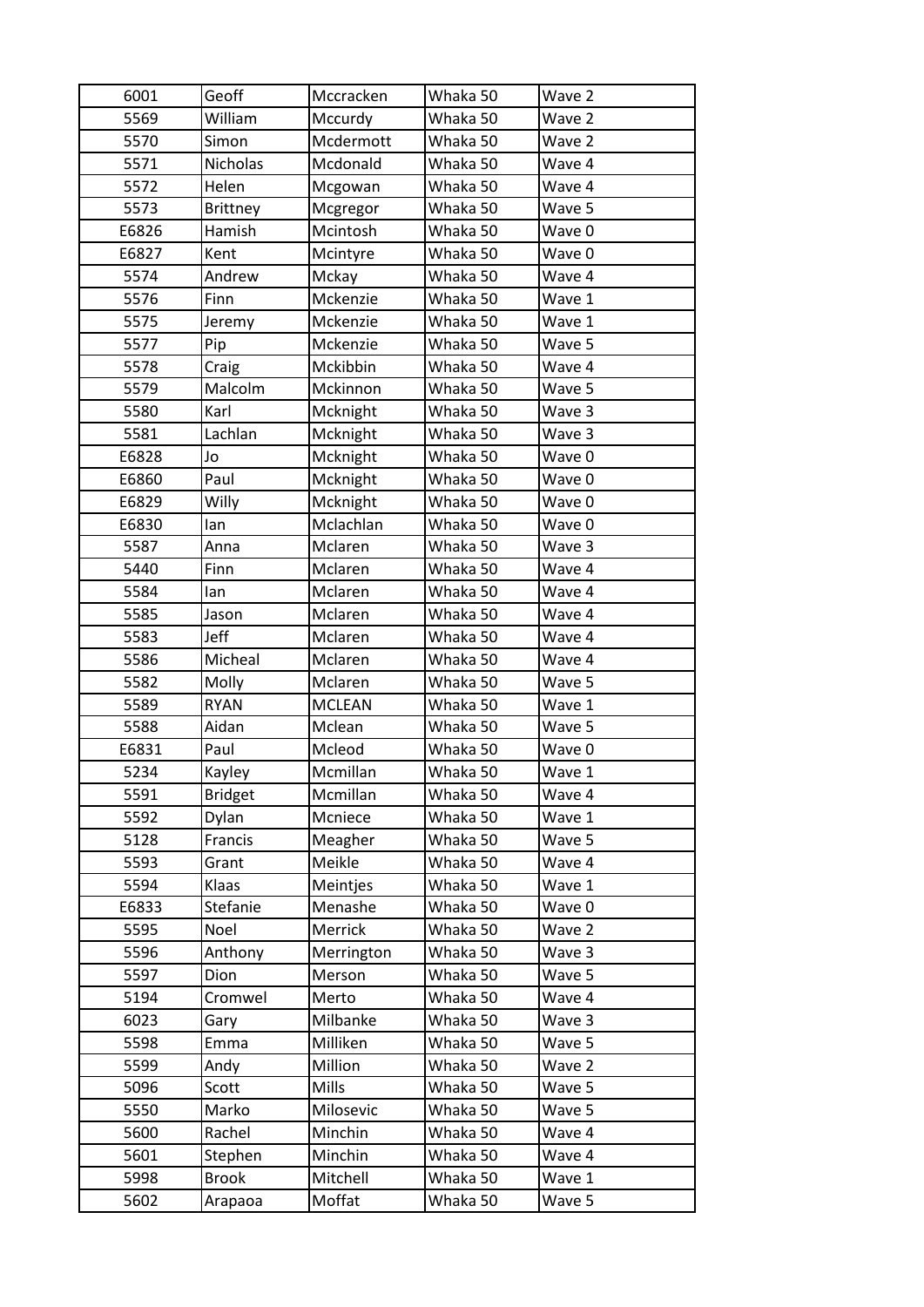| 5604  | David          | Molnar          | Whaka 50 | Wave 3 |
|-------|----------------|-----------------|----------|--------|
| 5605  | Daniel         | Molyneux        | Whaka 50 | Wave 1 |
| 5606  | <b>Brendon</b> | Monk            | Whaka 50 | Wave 3 |
| 5607  | <b>Berlin</b>  | Montalbo        | Whaka 50 | Wave 5 |
| 5608  | Stewart        | Montgomery      | Whaka 50 | Wave 2 |
| 6031  | Alan           | Montgomery      | Whaka 50 | Wave 3 |
| 6020  | Matthew        | Moore           | Whaka 50 | Wave 1 |
| 5728  | George         | Moore           | Whaka 50 | Wave 4 |
| 5609  | Cormac         | Moran           | Whaka 50 | Wave 5 |
| 5610  | Philip         | Morgan          | Whaka 50 | Wave 4 |
| 5611  | Ben            | Morris          | Whaka 50 | Wave 1 |
| 5612  | Amber          | Morrison        | Whaka 50 | Wave 3 |
| 5613  | Mike           | Morrison        | Whaka 50 | Wave 3 |
| 5614  | Matt           | Morton          | Whaka 50 | Wave 3 |
| 5615  | Karl           | Mossong         | Whaka 50 | Wave 3 |
| 5616  | Ella           | Mroczek         | Whaka 50 | Wave 5 |
| E6834 | Hayden         | Muir            | Whaka 50 | Wave 0 |
| 5912  | Tyler          | Mumby           | Whaka 50 | Wave 1 |
| 5900  | Warren         | Mumby           | Whaka 50 | Wave 3 |
| 5617  | Amy            | Murphy          | Whaka 50 | Wave 3 |
| 5618  | Peter          | Murran          | Whaka 50 | Wave 5 |
| 5620  | Jordi          | Murray          | Whaka 50 | Wave 3 |
| 5621  | Robin          | Murray          | Whaka 50 | Wave 3 |
| 5619  | Greg           | Murray          | Whaka 50 | Wave 5 |
| 5622  | Peter          | Murray-Brown    | Whaka 50 | Wave 5 |
| E6835 | Jason          | Musgrove        | Whaka 50 | Wave 0 |
| 5623  | Paul           | Muter           | Whaka 50 | Wave 4 |
| 5624  | Campbell       | Naish           | Whaka 50 | Wave 4 |
| 5625  | Sean           | <b>Nattress</b> | Whaka 50 | Wave 4 |
| 5626  | Deb            | Neave           | Whaka 50 | Wave 5 |
| 5627  | Jo             | Neeson          | Whaka 50 | Wave 2 |
| 5628  |                |                 |          |        |
|       | Ben            | Neilson         | Whaka 50 | Wave 2 |
| 5629  | Daniel         | Neilson         | Whaka 50 | Wave 2 |
| 5630  | Maarten        | Nell            | Whaka 50 | Wave 3 |
| 5631  | Daniel         | Nepe-Apatu      | Whaka 50 | Wave 5 |
| 5633  | Harriet        | Newson          | Whaka 50 | Wave 5 |
| 5525  | Brendon        | Newton          | Whaka 50 | Wave 1 |
| 5635  | John           | Ng              | Whaka 50 | Wave 4 |
| 5634  | Lisa           | <b>Ng</b>       | Whaka 50 | Wave 5 |
| 5637  | Toby           | Nicklin         | Whaka 50 | Wave 3 |
| 5083  | Coen           | Nicol           | Whaka 50 | Wave 1 |
| 5638  | Morna          | NIELSEN         | Whaka 50 | Wave 3 |
| 5639  | Ben            | Niven           | Whaka 50 | Wave 2 |
| 5640  | Graham         | Norman          | Whaka 50 | Wave 1 |
| 5642  | Ben            | Norrie          | Whaka 50 | Wave 5 |
| 5643  | Daniel         | Norrie          | Whaka 50 | Wave 5 |
| 5641  | Emma           | Norrie          | Whaka 50 | Wave 5 |
| 5644  | Matthew        | Northage        | Whaka 50 | Wave 1 |
| 5645  | Hermann        | Nortje          | Whaka 50 | Wave 3 |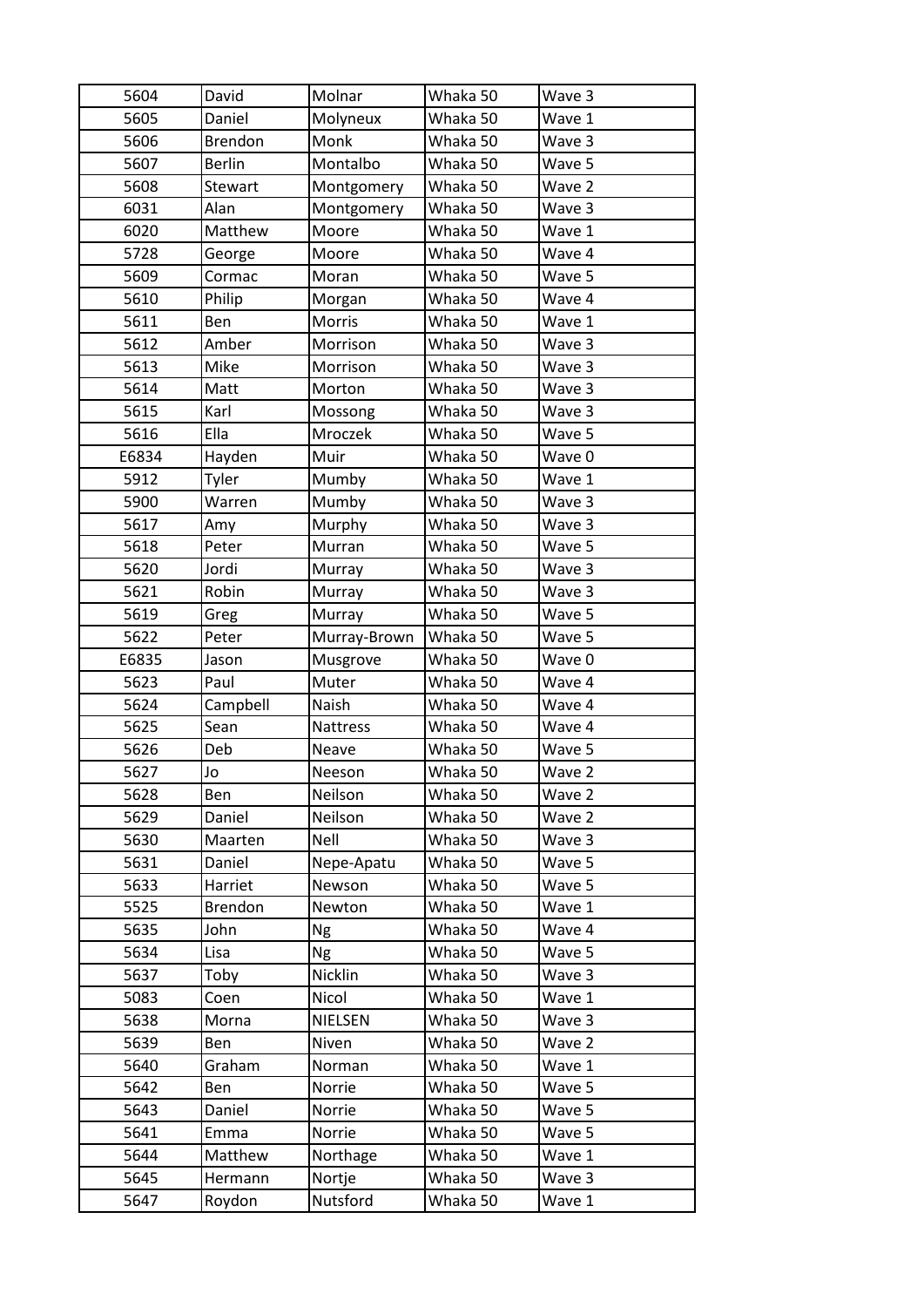| 5646  | Daniel       | Nutsford                  | Whaka 50 | Wave 3 |
|-------|--------------|---------------------------|----------|--------|
| 5648  | Graham       | Oberlin-Brown             | Whaka 50 | Wave 1 |
| E6836 | Libby        | O'brien                   | Whaka 50 | Wave 0 |
| 5649  | Sean         | Oconnor                   | Whaka 50 | Wave 4 |
| 5650  | <b>Bruce</b> | Odams                     | Whaka 50 | Wave 3 |
| E6837 | Ciaran       | O'kelly                   | Whaka 50 | Wave 0 |
| 5651  | Joshua       | Okykan                    | Whaka 50 | Wave 2 |
| 5652  | Tim          | Oldham                    | Whaka 50 | Wave 3 |
| 5653  | Jack         | O'leary                   | Whaka 50 | Wave 2 |
| 5480  | Dean         | Oliver                    | Whaka 50 | Wave 4 |
| 5654  | Dawie        | Olivier                   | Whaka 50 | Wave 3 |
| E6838 | Darrell      | Osborne                   | Whaka 50 | Wave 0 |
| 5656  | Juliana      | Osorio-Jaramillo Whaka 50 |          | Wave 3 |
| 5657  | Angie        | Ostrowski                 | Whaka 50 | Wave 3 |
| 5658  | Payo         | O'sullivan                | Whaka 50 | Wave 2 |
| 5659  | Morgan       | Overington                | Whaka 50 | Wave 3 |
| 5660  | Scott        | Overton                   | Whaka 50 | Wave 3 |
| 5661  | Joel         | Pacaña                    | Whaka 50 | Wave 1 |
| 5662  | Tony         | Page                      | Whaka 50 | Wave 2 |
| 5663  | Grant        | Paine                     | Whaka 50 | Wave 4 |
| 5664  | Celia        | Painter                   | Whaka 50 | Wave 4 |
| 5665  | Ross         | Palethorpe                | Whaka 50 | Wave 5 |
| 5666  | Jamie        | Palmer                    | Whaka 50 | Wave 2 |
| 5668  | Alastair     | Palmer                    | Whaka 50 | Wave 5 |
| 5667  | Stuart       | Palmer                    | Whaka 50 | Wave 5 |
| 5670  | Jon          | Parker                    | Whaka 50 | Wave 3 |
| 5672  | Julian       | Parker                    | Whaka 50 | Wave 3 |
| 5671  | Stephen      | Parker                    | Whaka 50 | Wave 5 |
| 5673  | Rebecca      | Parkes                    | Whaka 50 | Wave 4 |
| 5674  | Michael      | Parsons                   | Whaka 50 | Wave 4 |
| 5675  | Sarah        | Paterson                  | Whaka 50 | Wave 2 |
| 5041  | Simeon       | Patience                  | Whaka 50 | Wave 2 |
| 5676  | Dara         | Patrick                   | Whaka 50 | Wave 4 |
| 5677  | Nicholas     | Patterson                 | Whaka 50 | Wave 1 |
| 5678  | Ben          | Pawson                    | Whaka 50 | Wave 1 |
| 5679  | Lisa         | Payne                     | Whaka 50 | Wave 4 |
| 5402  | Mike         | Pearce                    | Whaka 50 | Wave 4 |
| 5680  | Jessie       | Pearson                   | Whaka 50 | Wave 5 |
| 5681  | Craig        | Peirce                    | Whaka 50 | Wave 5 |
| 5682  | Adriano      | Perazzini                 | Whaka 50 | Wave 1 |
| 5683  | Vinci        | Perez                     | Whaka 50 | Wave 5 |
| 5684  | Aimee        | Perry                     | Whaka 50 | Wave 5 |
| 5685  | Josh         | Pertacorta                | Whaka 50 | Wave 5 |
| 5687  | Garth        | Peters                    | Whaka 50 | Wave 1 |
| 5686  | Craig        | Peters                    | Whaka 50 | Wave 4 |
| 5688  | Andrew       | Petersen                  | Whaka 50 | Wave 4 |
| 5689  | Anton        | Petzer                    | Whaka 50 | Wave 5 |
| 5690  | <b>Brent</b> | Pevreal                   | Whaka 50 | Wave 2 |
| 6006  | Rob          | Phillips                  | Whaka 50 | Wave 3 |
| E6840 | Greg         | Phillips                  | Whaka 50 | Wave 0 |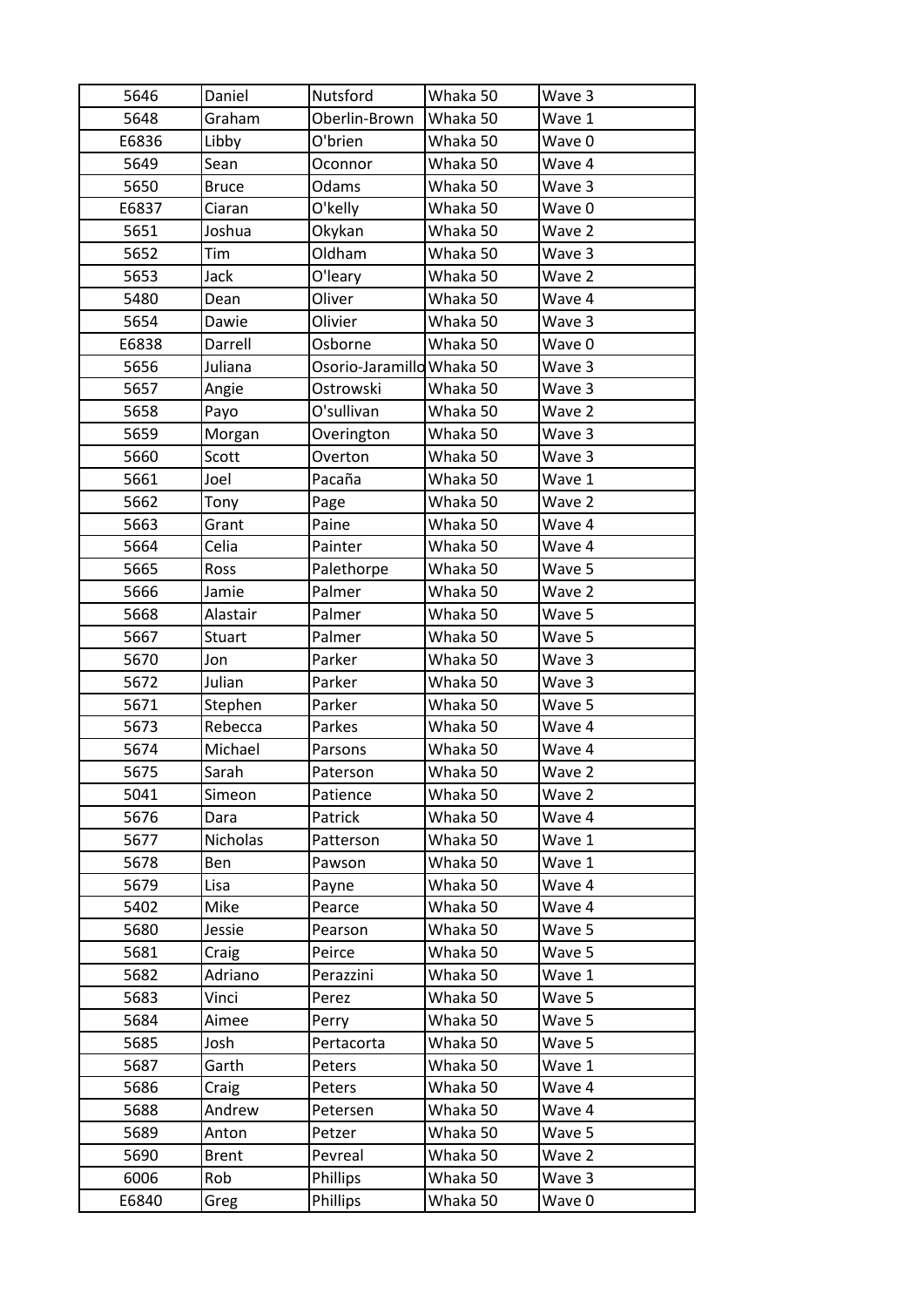| 5691  | Milla     | Phipps                  | Whaka 50 | Wave 3 |
|-------|-----------|-------------------------|----------|--------|
| 5692  | Russell   | Pietersen               | Whaka 50 | Wave 2 |
| 5693  | Daniel    | Pietersma               | Whaka 50 | Wave 1 |
| 5694  | Katy      | Plant                   | Whaka 50 | Wave 3 |
| 5695  | Paul      | Plumtree                | Whaka 50 | Wave 4 |
| 5696  | Chris     | Porthouse               | Whaka 50 | Wave 5 |
| 5697  | Larry     | Powell                  | Whaka 50 | Wave 2 |
| E6841 | Richard   | Powell                  | Whaka 50 | Wave 0 |
| 5698  | Karl      | Power                   | Whaka 50 | Wave 3 |
| 5700  | Joshua    | Preston                 | Whaka 50 | Wave 3 |
| 5699  | Scott     | Preston                 | Whaka 50 | Wave 4 |
| 5701  | Simeon    | Price                   | Whaka 50 | Wave 4 |
| 5702  | Melissa   | Price                   | Whaka 50 | Wave 5 |
| 5703  | Dean      | Pritchard               | Whaka 50 | Wave 4 |
| 5704  | Dean      | Pritchard               | Whaka 50 | Wave 4 |
| 5705  | Michael   | Pryde                   | Whaka 50 | Wave 5 |
| 5706  | Rob       | Pulling                 | Whaka 50 | Wave 4 |
| 5707  | Mark      | Purdy                   | Whaka 50 | Wave 2 |
| 5708  | Craig     | <b>PUTT</b>             | Whaka 50 | Wave 3 |
| 5709  | Helena    | Quilter                 | Whaka 50 | Wave 5 |
| 5710  | Alex      | Quinn                   | Whaka 50 | Wave 3 |
| 5711  | Chris     | Quinn                   | Whaka 50 | Wave 4 |
| 5712  | Anita     | Radcliffe               | Whaka 50 | Wave 5 |
| 5713  | Maggie    | Radich                  | Whaka 50 | Wave 5 |
| 5714  | Justin    | Rainbow                 | Whaka 50 | Wave 1 |
|       |           |                         |          |        |
| 5715  | Martin    | Ralph                   | Whaka 50 | Wave 2 |
| 5716  | Charlotte | Ralphs                  | Whaka 50 | Wave 4 |
| 5717  | Andie     | Ramage-Brown   Whaka 50 |          | Wave 3 |
| 5718  | Mike      | <b>RANKIN</b>           | Whaka 50 | Wave 3 |
| 5719  | John      | Rawstorn                | Whaka 50 | Wave 4 |
| 5720  | Anna      | Redmond                 | Whaka 50 | Wave 3 |
| 5721  | Sarah     | Reed                    | Whaka 50 | Wave 2 |
| 5722  | William   | Reedy                   | Whaka 50 | Wave 3 |
| 5723  | Hayden    | Reeves                  | Whaka 50 | Wave 3 |
| 5725  | Holly     | Reid                    | Whaka 50 | Wave 2 |
| 5726  | Michael   | Reid                    | Whaka 50 | Wave 3 |
| 5724  | Alana     | Reid                    | Whaka 50 | Wave 4 |
| 5727  | Chris     | Reid                    | Whaka 50 | Wave 5 |
| 5729  | Mathew    | Rennie                  | Whaka 50 | Wave 4 |
| 5730  | David     | Renwick                 | Whaka 50 | Wave 5 |
| 5082  | Jaja      | Reyes                   | Whaka 50 | Wave 5 |
| 5731  | Leigh     | Reynolds                | Whaka 50 | Wave 1 |
| 5732  | Craig     | Richards                | Whaka 50 | Wave 2 |
| 5734  | Jaco      | Richards                | Whaka 50 | Wave 5 |
| 5733  | Kathryn   | Richards                | Whaka 50 | Wave 5 |
| 5735  | Ronan     | Richardson              | Whaka 50 | Wave 3 |
| 5750  | Graham    | Richardson              | Whaka 50 | Wave 4 |
| 5925  | Chris     | Ricketts                | Whaka 50 | Wave 5 |
| 5739  | Tyrone    | Riddick                 | Whaka 50 | Wave 1 |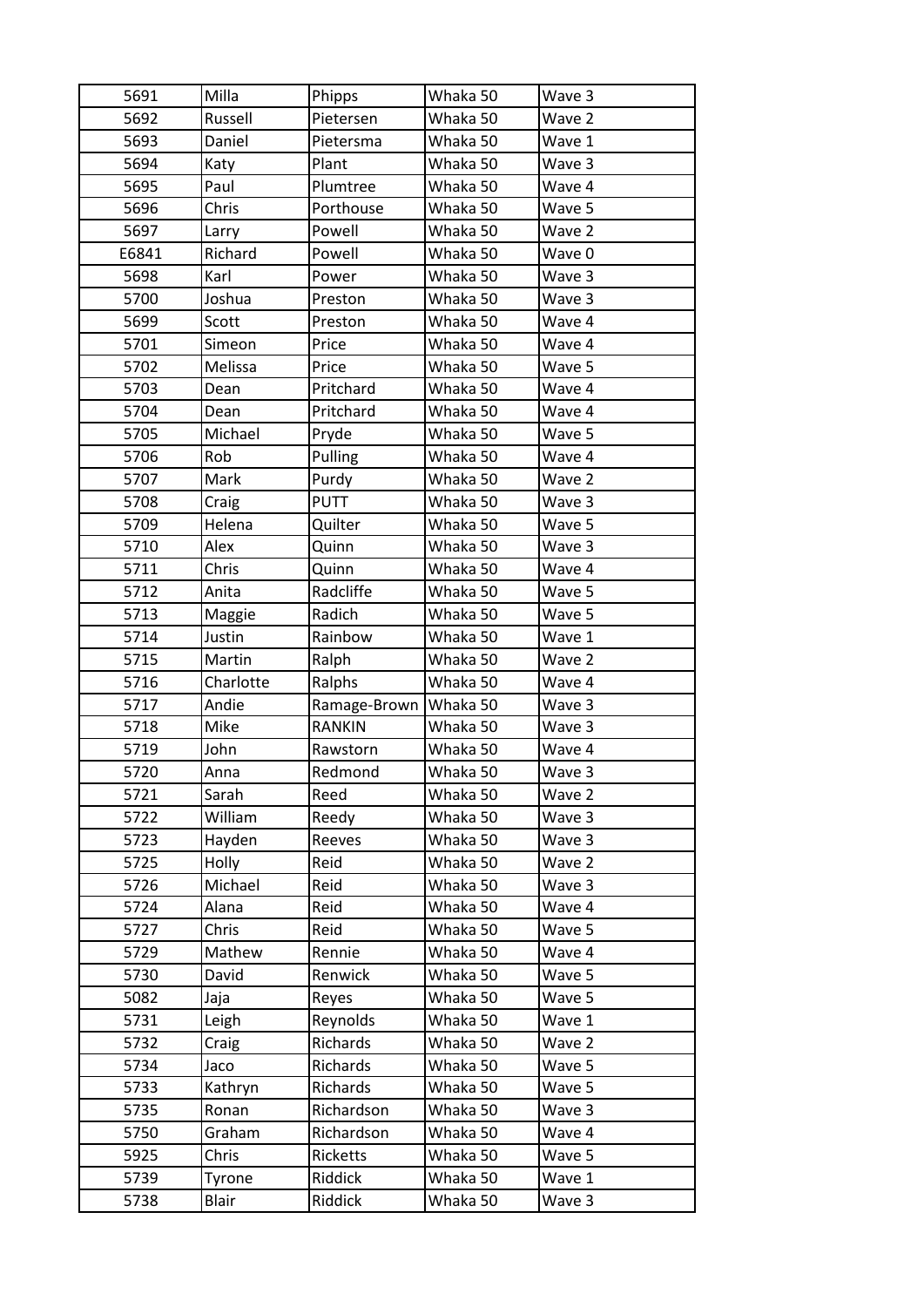| 5737 | Sophie       | Riddick         | Whaka 50 | Wave 3 |
|------|--------------|-----------------|----------|--------|
| 5999 | Don          | Riden           | Whaka 50 | Wave 4 |
| 5636 | Heath        | Rigney          | Whaka 50 | Wave 4 |
| 6004 | Mie          | Riisom          | Whaka 50 | Wave 5 |
| 5740 | Kyle         | Rika            | Whaka 50 | Wave 1 |
| 5741 | Thomas       | Rink            | Whaka 50 | Wave 1 |
| 5742 | Reuben       | Rink            | Whaka 50 | Wave 5 |
| 5743 | Leonardo     | Rippel          | Whaka 50 | Wave 5 |
| 5744 | Jamie        | Ritchie         | Whaka 50 | Wave 3 |
| 5745 | Jo           | Rix             | Whaka 50 | Wave 4 |
| 5746 | Rachael      | Roache          | Whaka 50 | Wave 4 |
| 5747 | Jim          | Robbie          | Whaka 50 | Wave 5 |
| 5751 | <b>Nick</b>  | Robertson       | Whaka 50 | Wave 2 |
| 5749 | <b>Blair</b> | Robertson       | Whaka 50 | Wave 4 |
| 5752 | Mitchell     | Robertson       | Whaka 50 | Wave 4 |
| 5748 | Vicky        | Robertson       | Whaka 50 | Wave 4 |
| 5753 | Phil         | Robinson        | Whaka 50 | Wave 5 |
| 5754 | John         | Rodger          | Whaka 50 | Wave 4 |
| 5755 | Andrew       | Rodgers         | Whaka 50 | Wave 4 |
| 5756 | Kat          | Rogers          | Whaka 50 | Wave 2 |
| 5758 | Andrew       | Ross            | Whaka 50 | Wave 3 |
| 5757 | <b>Beth</b>  | Ross            | Whaka 50 | Wave 3 |
| 6013 | Ewan         | Ross            | Whaka 50 | Wave 3 |
| 5655 | Jeremy       | Ross            | Whaka 50 | Wave 4 |
| 5760 | Greger       | Rough           | Whaka 50 | Wave 1 |
| 5761 | Sarah        | Rouse           | Whaka 50 | Wave 4 |
| 5762 | Andy         | Rowden          | Whaka 50 | Wave 3 |
| 5763 | Jenna        | Rowe            | Whaka 50 | Wave 5 |
| 5764 | Richard      | Royston         | Whaka 50 | Wave 5 |
| 5766 | <b>Brent</b> | Ryan            | Whaka 50 | Wave 4 |
| 5767 | Elisa        | Saager          | Whaka 50 | Wave 4 |
| 5221 | Paul         | Saavedra        | Whaka 50 | Wave 2 |
| 5768 | Felix        | Salaya Jr       | Whaka 50 | Wave 3 |
| 5769 | Jojo         | Sales           | Whaka 50 | Wave 4 |
| 5770 | Derek        | Saltmarsh       | Whaka 50 | Wave 2 |
| 5771 | Mark         | <b>Saunders</b> | Whaka 50 | Wave 5 |
| 5772 | Reinhardt    | Saunderson      | Whaka 50 | Wave 4 |
| 5773 | Owen         | Scelly          | Whaka 50 | Wave 5 |
| 5774 | Vasi         | Schubel         | Whaka 50 | Wave 3 |
| 5776 | Bea          | Schuster-Lewis  | Whaka 50 | Wave 5 |
| 5777 | Rob          | Scott           | Whaka 50 | Wave 4 |
| 5778 | Sanky        | Seaborne        | Whaka 50 | Wave 5 |
| 5779 | Jack         | Seath           | Whaka 50 | Wave 2 |
| 5780 | David        | Sewell          | Whaka 50 | Wave 5 |
| 5781 | Aaron        | Shapcott        | Whaka 50 | Wave 4 |
| 5782 | Alex         | Shapley         | Whaka 50 | Wave 4 |
| 5784 | Bella        | Shaw            | Whaka 50 | Wave 3 |
| 5785 | Paula        | Shaw            | Whaka 50 | Wave 3 |
| 5783 | Karl         | Shaw            | Whaka 50 | Wave 4 |
| 5786 | Jules        | Shawcroft       | Whaka 50 | Wave 2 |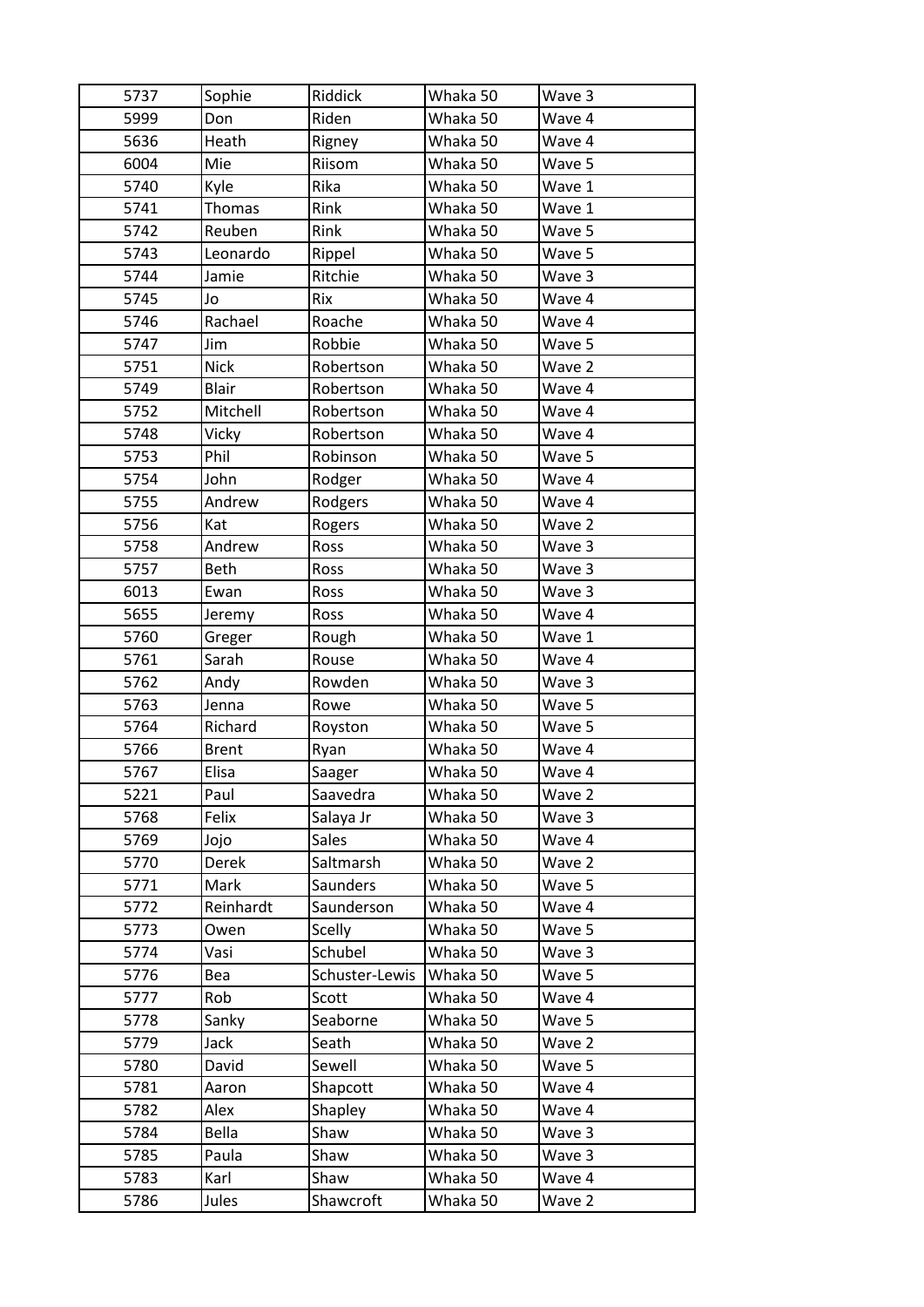| 5787  | Matt        | Shawcroft        | Whaka 50 | Wave 2 |
|-------|-------------|------------------|----------|--------|
| 5788  | Mark        | Shearer          | Whaka 50 | Wave 2 |
| 6008  | Neil        | Sheldon          | Whaka 50 | Wave 4 |
| 5791  | Duncan      | Shepherd         | Whaka 50 | Wave 2 |
| 5790  | Priscila    | Shepherd         | Whaka 50 | Wave 3 |
| 5792  | Sam         | Sherlaw          | Whaka 50 | Wave 4 |
| 5590  | Clare       | Sherrington      | Whaka 50 | Wave 4 |
| 5793  | Catherine   | Shetty           | Whaka 50 | Wave 5 |
| 5794  | Alice       | Shirtcliff       | Whaka 50 | Wave 4 |
| 5795  | Melissa     | Simkin           | Whaka 50 | Wave 2 |
| 5796  | Paul        | Simkin           | Whaka 50 | Wave 2 |
| 6033  | Cory        | Simkin           | Whaka 50 | Wave 3 |
| 5765  | Ross        | Simmons          | Whaka 50 | Wave 2 |
| 5797  | Greg        | Simmons          | Whaka 50 | Wave 3 |
| 5798  | Josie       | Sinclair         | Whaka 50 | Wave 3 |
| 5799  | Kym         | Skerman          | Whaka 50 | Wave 2 |
| 5800  | Gavin       | <b>Skewes</b>    | Whaka 50 | Wave 4 |
| 5554  | Jonathan    | Skilton          | Whaka 50 | Wave 3 |
| 5808  | Emily       | Smith            | Whaka 50 | Wave 2 |
| 5803  | Fergus      | Smith            | Whaka 50 | Wave 2 |
| 5810  | Katie       | Smith            | Whaka 50 | Wave 3 |
| 5802  | Kim         | Smith            | Whaka 50 | Wave 4 |
| 5807  | Nikki       | Smith            | Whaka 50 | Wave 4 |
| 5809  | Jeremy      | Smith            | Whaka 50 | Wave 5 |
| 5804  | Justin      | Smith            | Whaka 50 | Wave 5 |
| E6842 | Pieter      | Smuts            | Whaka 50 | Wave 0 |
| 5811  | Oliver      | Snowdon          | Whaka 50 | Wave 4 |
| 5813  | Duprey      | Sonnekus         | Whaka 50 | Wave 5 |
| 5814  | Heynrich    | Sonnekus         | Whaka 50 | Wave 5 |
| 5815  | Dane        | Sorrenson        | Whaka 50 | Wave 4 |
| 5314  | Gustavo     | Souza            | Whaka 50 | Wave 3 |
| 5816  | Freyja      | Spaven           | Whaka 50 | Wave 5 |
| 5817  | Sam         | Spaven           | Whaka 50 | Wave 5 |
| 5818  | Isaac       | Spedding         | Whaka 50 | Wave 4 |
| 5819  | Rob         | Spence           | Whaka 50 | Wave 3 |
| 5820  | Graham      | Spenceley        | Whaka 50 | Wave 5 |
| 5821  | Jamie       | Spicer           | Whaka 50 | Wave 1 |
| 5822  | Miriam      | St George        | Whaka 50 | Wave 5 |
| 5823  | Ryan        | Stacey           | Whaka 50 | Wave 4 |
| 5824  | Andrew      | <b>Stark</b>     | Whaka 50 | Wave 4 |
| 5825  | Christopher | Steel            | Whaka 50 | Wave 4 |
| 5826  | Zander      | Steel            | Whaka 50 | Wave 4 |
| 5827  | Ben         | Stephenson       | Whaka 50 | Wave 3 |
| 5828  | Martin      | Stevenson        | Whaka 50 | Wave 1 |
| 5831  | Andrew      | Stewart          | Whaka 50 | Wave 3 |
| 5997  | Michael     | Stewart          | Whaka 50 | Wave 3 |
| 5830  | Craig       | Stewart          | Whaka 50 | Wave 4 |
| 5829  | Stephen     | Stewart          | Whaka 50 | Wave 5 |
| 5833  | Colin       | <b>Stickells</b> | Whaka 50 | Wave 3 |
| 5832  | Colin       | <b>Stickells</b> | Whaka 50 | Wave 4 |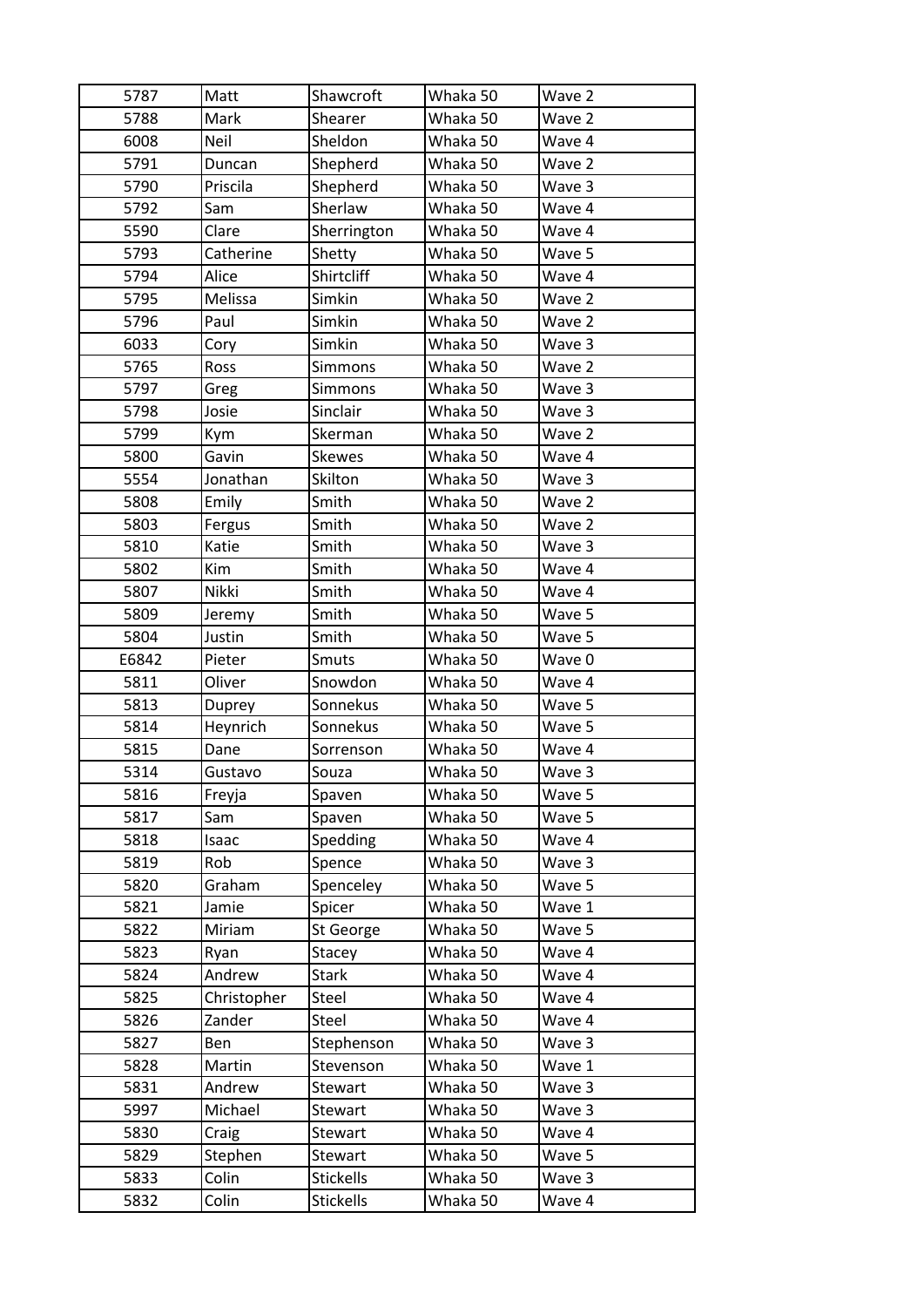| 5834  | Henry        | <b>Stiles</b>       | Whaka 50 | Wave 2 |
|-------|--------------|---------------------|----------|--------|
| 5812  | Tom          | <b>Stokes</b>       | Whaka 50 | Wave 4 |
| 6028  | Howard       | Storey              | Whaka 50 | Wave 3 |
| 5835  | Jake         | Stott               | Whaka 50 | Wave 3 |
| 5836  | Paul         | Stott               | Whaka 50 | Wave 3 |
| 5837  | Jeff         | Strang              | Whaka 50 | Wave 5 |
| 5838  | Mark         | Stratford           | Whaka 50 | Wave 4 |
| 5839  | Paul         | <b>Struthers</b>    | Whaka 50 | Wave 1 |
| 5840  | Anton        | Strydom             | Whaka 50 | Wave 5 |
| 5841  | Hayden       | Stubbington         | Whaka 50 | Wave 5 |
| 5842  | Alice        | Stuckey             | Whaka 50 | Wave 5 |
| 5843  | Andrew       | Sudfeldt            | Whaka 50 | Wave 2 |
| 5844  | Dave         | Sudfeldt            | Whaka 50 | Wave 2 |
| 5845  | Nicholas     | Sullivan            | Whaka 50 | Wave 3 |
| 5846  | <b>Steve</b> | Summerfield         | Whaka 50 | Wave 5 |
| 5847  | Emma         | Swadel              | Whaka 50 | Wave 5 |
| 5848  | Daniel       | Swain               | Whaka 50 | Wave 4 |
| 6019  | Christo      | Swanepoel           | Whaka 50 | Wave 3 |
| E6843 | <b>Braam</b> | Swanepoel           | Whaka 50 | Wave 0 |
| 5443  | Hilton       | Swart               | Whaka 50 | Wave 3 |
| 5851  | Carolien     | Sweet               | Whaka 50 | Wave 3 |
| 5854  | Josh         | Syme                | Whaka 50 | Wave 2 |
| 5853  | Davina       | Syme                | Whaka 50 | Wave 3 |
| 5852  | Richard      | Syme                | Whaka 50 | Wave 3 |
| 5855  | Nicole       |                     | Whaka 50 | Wave 3 |
|       |              | Symons              |          |        |
| 5856  | Gerardo III  | Tamon               | Whaka 50 | Wave 4 |
| 5857  | Allan        | Tapp                | Whaka 50 | Wave 4 |
| 5858  | Dave         | Tappenden           | Whaka 50 | Wave 5 |
| 5861  | Scott        | Taylor              | Whaka 50 | Wave 1 |
| 5860  | Shay         | Taylor              | Whaka 50 | Wave 3 |
| 5862  | <b>Briar</b> | Templeton           | Whaka 50 | Wave 5 |
| 5863  | Isaac        | Teng                | Whaka 50 | Wave 5 |
| 5864  | Adrian       | Thein               | Whaka 50 | Wave 4 |
| 5865  | Richard      | Theodore            | Whaka 50 | Wave 4 |
| 5866  | Willie       | Theron              | Whaka 50 | Wave 5 |
| 5867  | Aaron        | <b>Thomas</b>       | Whaka 50 | Wave 3 |
| 5870  | Oliver       | <b>Thomas</b>       | Whaka 50 | Wave 4 |
| E6844 | Fiona        | <b>Thomas</b>       | Whaka 50 | Wave 0 |
| 5873  | Priscilla    | Thompson            | Whaka 50 | Wave 1 |
| 5872  | Alan         | Thompson            | Whaka 50 | Wave 3 |
| 5874  | David        | Thompson            | Whaka 50 | Wave 3 |
| 6015  | Emma         | Thompson            | Whaka 50 | Wave 3 |
| 5871  | Luke         | Thompson            | Whaka 50 | Wave 3 |
| 5875  | Adam         | Thomson             | Whaka 50 | Wave 1 |
| E6845 | Trevor       | Thomson             | Whaka 50 | Wave 0 |
| 5876  | Jacob        | Thorn               | Whaka 50 | Wave 4 |
| 5877  | Olivia       | Tilby-Adams         | Whaka 50 | Wave 1 |
| 5464  | Aaron        | Titter              | Whaka 50 | Wave 4 |
| 6021  | Jack         | <b>Titter</b><br>TO | Whaka 50 | Wave 0 |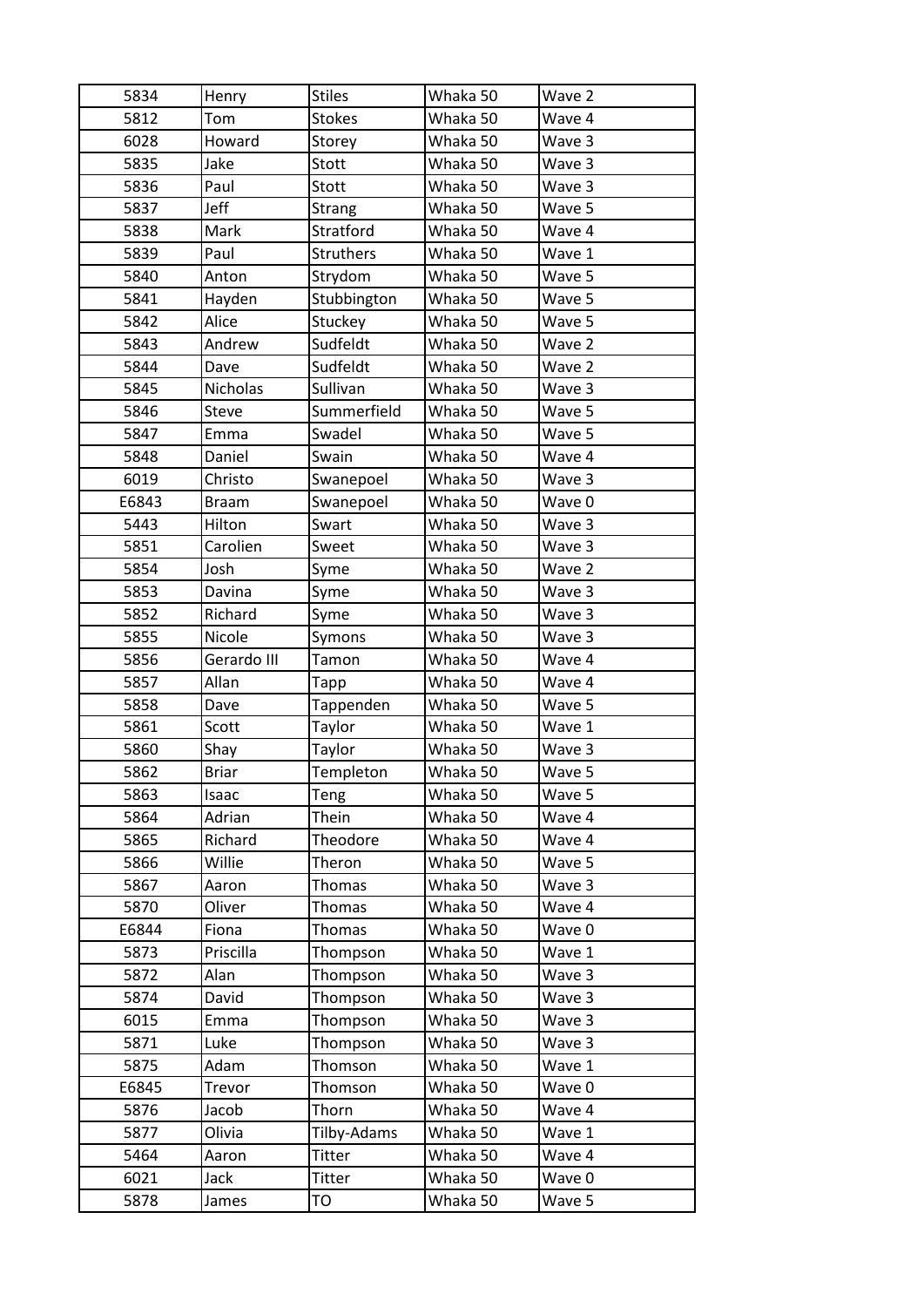| E6846 | Rod            | Tomblin                 | Whaka 50 | Wave 0 |
|-------|----------------|-------------------------|----------|--------|
| 6005  | Matt           | <b>Tomkies</b>          | Whaka 50 | Wave 3 |
| 5879  | Waero          | Tomlin                  | Whaka 50 | Wave 4 |
| 5880  | Andrew         | Trail                   | Whaka 50 | Wave 5 |
| 5881  | Hayden         | <b>Travers</b>          | Whaka 50 | Wave 5 |
| 5884  | Ryan           | <b>Trickett</b>         | Whaka 50 | Wave 2 |
| 5885  | Michael        | Trip                    | Whaka 50 | Wave 3 |
| 5886  | <b>Brendon</b> | Trower                  | Whaka 50 | Wave 2 |
| 5888  | Jack           | <b>Truelock</b>         | Whaka 50 | Wave 4 |
| 5889  | Oliver         | <b>Truelock</b>         | Whaka 50 | Wave 4 |
| 5887  | Shaun          | <b>Truelock</b>         | Whaka 50 | Wave 4 |
| 5890  | Hurtlocker     | Truman                  | Whaka 50 | Wave 1 |
| 5891  | Reymar         | Tunacao                 | Whaka 50 | Wave 3 |
| 5892  | Charlene       | Turei                   | Whaka 50 | Wave 4 |
| 5893  | Jacob          | Turner                  | Whaka 50 | Wave 1 |
| 5894  | John           | Turpin                  | Whaka 50 | Wave 4 |
| 5487  | Jerome         | Tutty                   | Whaka 50 | Wave 4 |
| 5895  | Matt           | Twiselton               | Whaka 50 | Wave 4 |
| 5896  | Grant          | Tyrrell                 | Whaka 50 | Wave 2 |
| 5897  | Jan            | Ullrich                 | Whaka 50 | Wave 3 |
| 5898  | Mike           | Usmar                   | Whaka 50 | Wave 1 |
| 5899  | Michael        | Ussher                  | Whaka 50 | Wave 1 |
| 5901  | <b>Nic</b>     | Van Der Westhu Whaka 50 |          | Wave 3 |
| 5902  | Jacko          | Van Deventer            | Whaka 50 | Wave 2 |
| 5272  | David          | Van Dijk                | Whaka 50 | Wave 4 |
| 5903  | Frank          | Van Rijen               | Whaka 50 | Wave 3 |
| 5904  | Johan          | Van Rooyen              | Whaka 50 | Wave 5 |
| 5632  | Lizette        | Van Rooyen              | Whaka 50 | Wave 5 |
| 5905  | Geraldine      | Van Tromp               | Whaka 50 | Wave 2 |
| 5040  | Len            | Vanbeelen               | Whaka 50 | Wave 5 |
| 5030  | Teresa         | Vanbeelen               | Whaka 50 | Wave 5 |
| 5906  | Willem         | Vander Kaag             | Whaka 50 | Wave 4 |
| 5907  | Renita         | Vanderhelm              | Whaka 50 | Wave 4 |
| 5908  | Elliot         | Vanderspeck             | Whaka 50 | Wave 4 |
| 5909  | Caleb          | Vandragt                | Whaka 50 | Wave 1 |
| 5910  | Andrew         | Vane                    | Whaka 50 | Wave 2 |
| 5911  | Gry Anita      | Vangli-Skewes           | Whaka 50 | Wave 5 |
| 5913  | Clint          | Venn                    | Whaka 50 | Wave 4 |
| 5914  | Johan Jnr      | Viljoen                 | Whaka 50 | Wave 1 |
| 5915  | Johan          | Viljoen                 | Whaka 50 | Wave 3 |
| 5917  | Hayden         | Waddell                 | Whaka 50 | Wave 4 |
| 5916  | Rob            | Waddell                 | Whaka 50 | Wave 4 |
| 5918  | Sam            | Wakerley                | Whaka 50 | Wave 4 |
| 5919  | Howard         | Walah                   | Whaka 50 | Wave 4 |
| 5210  | Tony           | Walch                   | Whaka 50 | Wave 4 |
| 5924  | Michaela       | Walker                  | Whaka 50 | Wave 3 |
| 5920  | Shane          | Walker                  | Whaka 50 | Wave 3 |
| 5923  | Steve          | Walker                  | Whaka 50 | Wave 3 |
| 5921  | Jonathan       | Walker                  | Whaka 50 | Wave 4 |
| 5922  | Mal            | Walker                  | Whaka 50 | Wave 4 |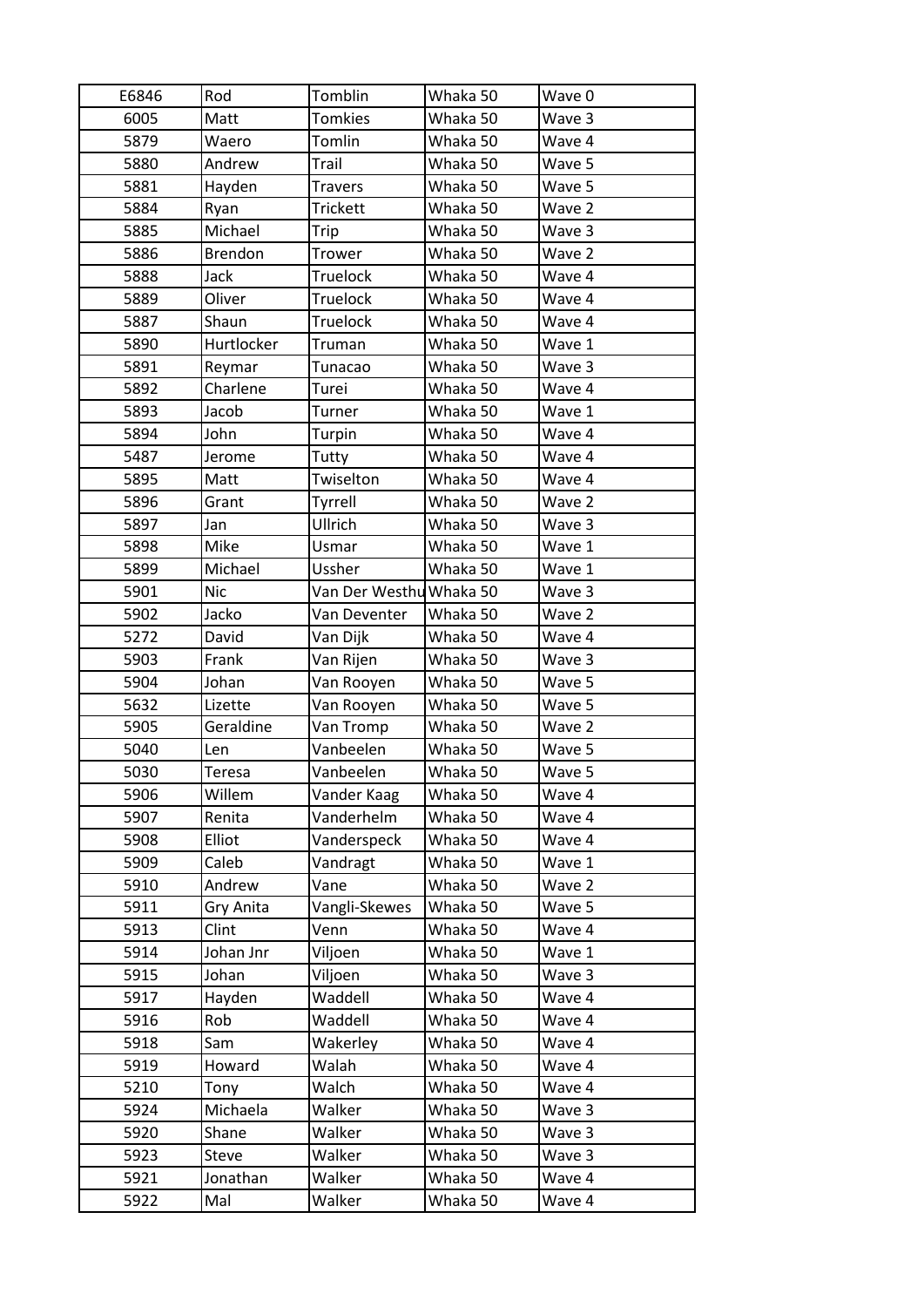| E6817 | Beppo                        | Wallace     | Whaka 50 | Wave 0 |
|-------|------------------------------|-------------|----------|--------|
| E6847 | Clive                        | Walmsley    | Whaka 50 | Wave 0 |
| 5926  | <b>Nick</b>                  | Walton      | Whaka 50 | Wave 2 |
| E6848 | Craig                        | Walton      | Whaka 50 | Wave 0 |
| 5927  | Gary                         | Ward        | Whaka 50 | Wave 5 |
| 5928  | Wyn                          | Warner      | Whaka 50 | Wave 2 |
| E6849 | Tony                         | Watson      | Whaka 50 | Wave 0 |
| 5930  | Tim                          | Watt        | Whaka 50 | Wave 4 |
| 5929  | Steve                        | Watt        | Whaka 50 | Wave 5 |
| 5931  | Greg                         | Watters     | Whaka 50 | Wave 2 |
| 5932  | Jacob                        | Watters     | Whaka 50 | Wave 2 |
| 5933  | Tom                          | Watters     | Whaka 50 | Wave 2 |
| 5934  | James                        | Watters     | Whaka 50 | Wave 4 |
| 5935  | Sam                          | Wayman      | Whaka 50 | Wave 3 |
| 5850  | Grant                        | Webb        | Whaka 50 | Wave 4 |
| 5936  | Steve                        | Webb        | Whaka 50 | Wave 4 |
| 5938  | Kelsey                       | Weeks       | Whaka 50 | Wave 4 |
| 5937  | <b>Nick</b>                  | Weeks       | Whaka 50 | Wave 4 |
| 5939  | Joel                         | Weijers     | Whaka 50 | Wave 4 |
| 5940  | Mat                          | Weir        | Whaka 50 | Wave 2 |
| 5941  | Peter                        | Werkhoven   | Whaka 50 | Wave 5 |
| 5942  | Ronald                       | Westbrook   | Whaka 50 | Wave 5 |
| 5943  | Scott                        | Wetherall   | Whaka 50 | Wave 4 |
| 5944  | Shaun                        | Wharton     | Whaka 50 | Wave 4 |
| 5946  | lan                          | Wheeler     | Whaka 50 | Wave 3 |
| 5945  | Matt                         | Wheeler     | Whaka 50 | Wave 3 |
| 5947  | <b>Brent "Happy HWhibley</b> |             | Whaka 50 | Wave 5 |
| 5949  | Robbie                       | White       | Whaka 50 | Wave 1 |
| 5950  | Campbell                     | White       | Whaka 50 | Wave 4 |
| 5948  | David                        | White       | Whaka 50 | Wave 4 |
| 5951  | Claire                       | White       | Whaka 50 | Wave 5 |
| 5952  | Darin                        | Whitehead   | Whaka 50 | Wave 5 |
| 5953  | Logan                        | Whitelaw    |          | Wave 4 |
| 5954  |                              |             | Whaka 50 |        |
|       | Richelle                     | Whittaker   | Whaka 50 | Wave 3 |
| 5436  | Bevan                        | Whittleston | Whaka 50 | Wave 3 |
| 5955  | Carl                         | Whittleston | Whaka 50 | Wave 4 |
| 5956  | Tony                         | Wilkinson   | Whaka 50 | Wave 2 |
| 5958  | Rodney                       | Wilkinson   | Whaka 50 | Wave 3 |
| 5868  | Max                          | Williams    | Whaka 50 | Wave 1 |
| 5801  | Nicholas                     | Williams    | Whaka 50 | Wave 1 |
| 5960  | <b>FINN</b>                  | WILLIAMS    | Whaka 50 | Wave 3 |
| 5959  | Lloyd                        | Williams    | Whaka 50 | Wave 3 |
| 5964  | Sophie                       | Williamson  | Whaka 50 | Wave 2 |
| 5962  | Sam                          | Williamson  | Whaka 50 | Wave 3 |
| 5963  | David                        | Williamson  | Whaka 50 | Wave 5 |
| 5966  | Ben                          | Wilson      | Whaka 50 | Wave 1 |
| 5970  | Finn                         | Wilson      | Whaka 50 | Wave 1 |
| 5969  | Christopher                  | Wilson      | Whaka 50 | Wave 2 |
| 5972  | Gregor                       | Wilson      | Whaka 50 | Wave 2 |